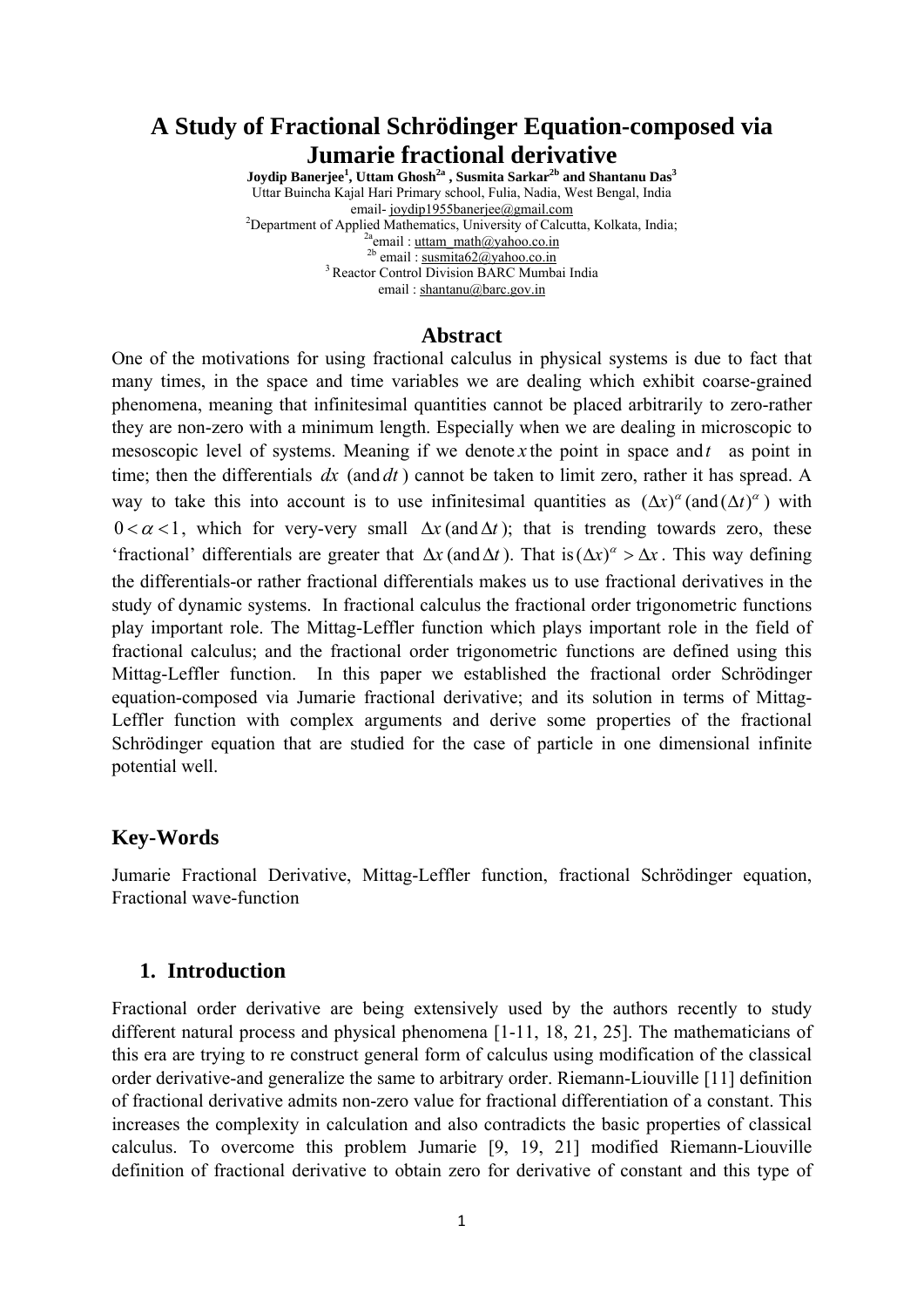derivative is also applicable for continuous but non-differentiable functions. More of that Mittag-Leffler [10] function was introduced in classical sense but it has several applications in fractional calculus field. The Mittag-Leffler function with complex argument gives the fractional sine and cosine functions for fractional order investigation [9]. Ghosh *et al* [11-12, 20] discussed about the solutions of various types of linear fractional differential equation (composed via Jumarie fractional derivative) in terms of Mittag-Leffler functions. All the previous works leads to the general formalism for fractional calculus which meets classical calculus at certain boundary. On the other hand researchers are using different fractional differential equations only incorporating the fractional order in place of classical order but what will be the actual equation in fractional sense if we start using the basic fractional equations? This is a challenging task to mathematicians.

If we have a point in space call it *x*, it originates from differential dx, that is  $\int_0^x dx = x$ . Now with a differential  $(dx)^{\alpha}$ , with  $0 < \alpha < 1$ , we have  $(dx)^{\alpha} > dx$ , while we have dx the  $\int_0^x dx = x$ infinitesimal differential approaches zero, gives a space transformed as  $x^{\alpha}$ ; that is  $\int_0^x (dx)^\alpha \sim x^\alpha$  [21, 23, 24]. So is the case with a point at time call it *t*. This is coarse graining in scale of observation, where we come across the fractal space time, where the normal classical differentials  $dx$  and  $dt$ , cannot be taken arbitrarily to zero, and then the concept of classical differentiability is lost [22]. The fractional order  $\alpha$  is related to roughness character of the space-time, the fractal dimension [23-24]. Here in this paper fractional differentiation of order  $\alpha$  is used to study the dynamic systems defined by function  $f(x^{\alpha}, t^{\alpha})$ . In [23-25] the demonstration of the fractional calculus on fractal subset of real line is Cantor –Set, and the order  $\alpha$  is taken accordingly.

In this paper we have studied the formulation on fractional form of quantum mechanics using fractional calculus. We tried to find internal behaviour of quantum realm. For this purpose we have developed fractional Schrödinger equation and tried to understand the nature of quantum mechanics for fractal region. This formulation also leads to normal quantum mechanics at limiting condition. The nature of the solution changes depending upon various fractional orders of differentiation, which may lead underlying significance of quantum mechanics. We had to modify De-Broglie's and Plank's hypothesis in fractional sense such that they remain intact if limiting conditions are used.

This paper is divided into separate sections and sub-sections. In section-2.0 some definitions of fractional calculus are described. In section-3.0 we discuss about "original plane progressive wave". Section 4.0 is about derivation of fractional Schrödinger equation. The section-4.1 deals with solution of fractional Schrödinger equation. The section-4.2 is about time independent fractional Schrödinger equation and Hamiltonian. In section5.0 we developed 'equation of continuity'. In section5.1 we discuss about properties of fractional wave function. The section5.2 discusses on further study on fractional wave function, in section-5.3 it is about 'orthogonal' and 'normal' conditions of wave functions. The section-6.0 is about operators and expectation values. The section-7.0 to section7.1 we discuss simple application particles in one dimensional infinite potential well. In section7.2 we have graphical representation of fractional wave function. Next section 7.3 is the graphical representation of probability density and then in section 7.4 we discussed energy calculation. In appendix-we have defined fractional quantities used in the study.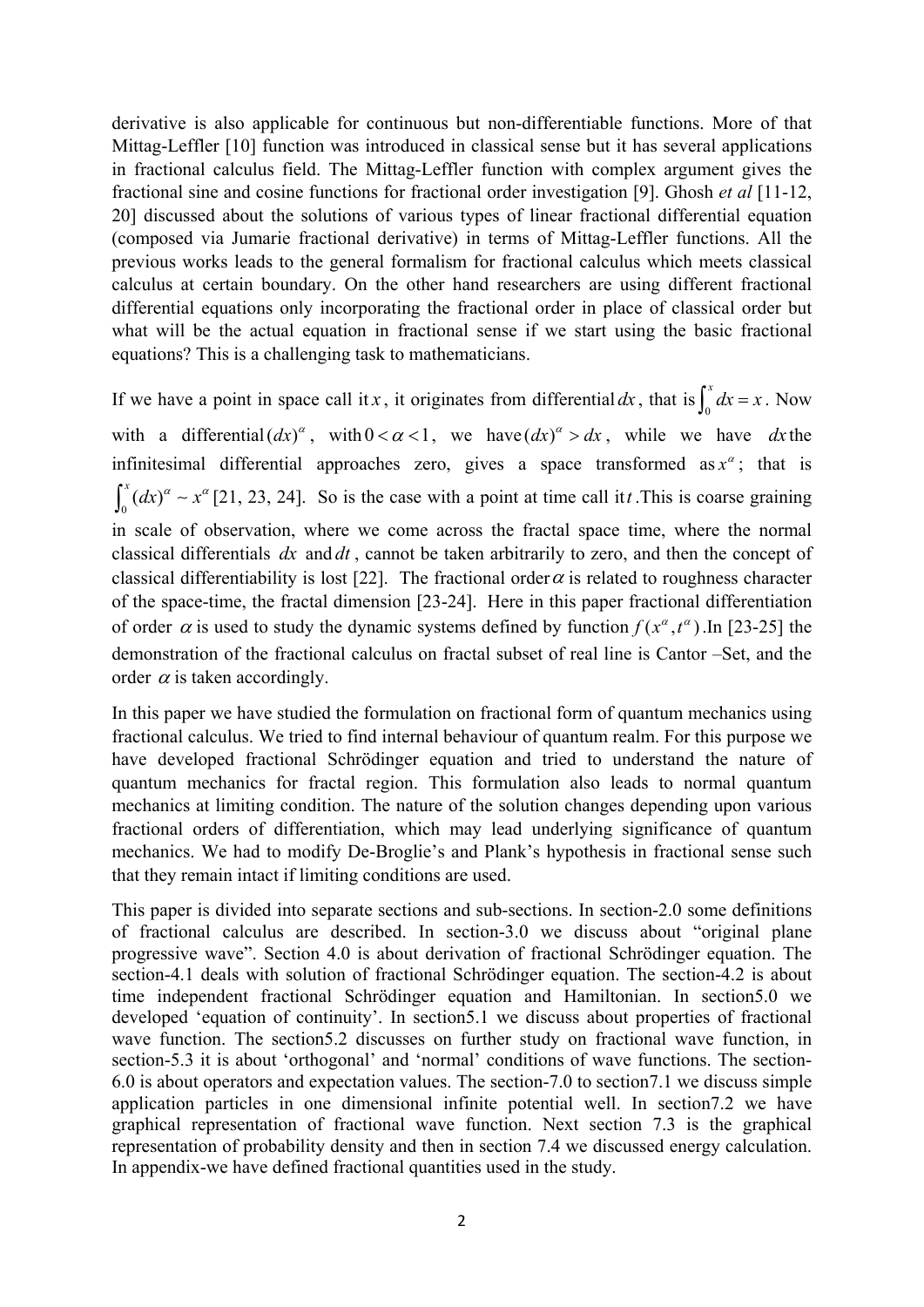### **2. Some Definition of fractional calculus**

There are several definitions of fractional derivative. The most leading definitions are Riemann-Liouville fractional derivative [5] Jumarie modified fractional derivative [9].

#### **a) Riemann-Liouville fractional derivative**

Riemann-Liouville (R-L) fractional derivative of a function  $f(x)$  is defined as

$$
{}_{a}D_{x}^{\alpha}f(x) = \frac{1}{\Gamma(-\alpha+m+1)} \left(\frac{d}{dx}\right)^{m+1} \int_{a}^{x} (x-\tau)^{m-\alpha} f(\tau) d\tau
$$

Where  $m \le \alpha < m+1$ , *m* is positive-integer. Using this definition, for a non-zero constant function the fractional derivative is not-zero [6], this is contrary to classical calculus.

### **b) Jumarie modified definition of fractional derivative**

To get rid of the problem of R-L fractional derivative, Jumarie modified [9, 19, 21] the definition of fractional derivative, for a continuous (but not necessarily differentiable) function  $f(x)$ , in the range  $0 \le x \le a$  such that is

$$
f^{(\alpha)}(x) = \int_0^J D_x^{\alpha} f(x) dx = \begin{cases} \frac{1}{\Gamma(-\alpha)} \int_0^x (x - \xi)^{-\alpha - 1} f(\xi) d\xi, & \alpha < 0\\ \frac{1}{\Gamma(1 - \alpha)} \frac{d}{dx} \int_0^x (x - \xi)^{-\alpha} (f(\xi) - f(0)) d\xi, & 0 < \alpha < 1, \\ \left( f^{(\alpha - n)}(x) \right)^{(n)}, & n \le \alpha < n + 1, & n \ge 1 \end{cases}
$$

In Leibniz's classical sense the Jumarie fractional derivative is defined via fractional difference. Let  $f : \mathbb{R} \to \mathbb{R}$ ,  $x \to f(x)$ , denote a continuous (but not necessary differentiable) function, and let  $h > 0$  denote a constant infinitesimal step. Define a forward operator  $E_h[f(x)] = f(x+h)$ ; then the fractional difference on the right and of order  $\alpha$ ,  $0 < \alpha < 1$  of  $f(x)$  is

$$
\Delta_{+}^{(\alpha)} f(x) = (E_h - 1)^{\alpha} f(x)
$$
  
= 
$$
\sum_{k=0}^{\infty} (-1)^k {\alpha C_k} f(x + (\alpha - k)h)
$$

Where,  ${}^{\alpha}C_k = \frac{\alpha!}{k!(\alpha-k)!}$  are the generalized binomial coefficients. Then the Jumarie fractional derivative is following

$$
f_{+}^{(\alpha)}(x) = \lim_{h \downarrow 0} \frac{\Delta_{+}^{(\alpha)} [f(x) - f(0)]}{h^{\alpha}}
$$

$$
= \frac{d^{\alpha} f(x)}{dx^{\alpha}}
$$

Similarly one can have left Jumarie derivative by defining backward shift operator. In this Jumarie definition we subtract the function value at the start point, from the function itself and then the fractional derivative is taken (in Riemann-Liouvelli sense). This offsetting makes the fractional derivative of constant function as zero, and gives several ease and conjugation with classical integer order calculus, especially regarding chain rule for fractional derivatives, fractional derivative of product of two functions etc [21].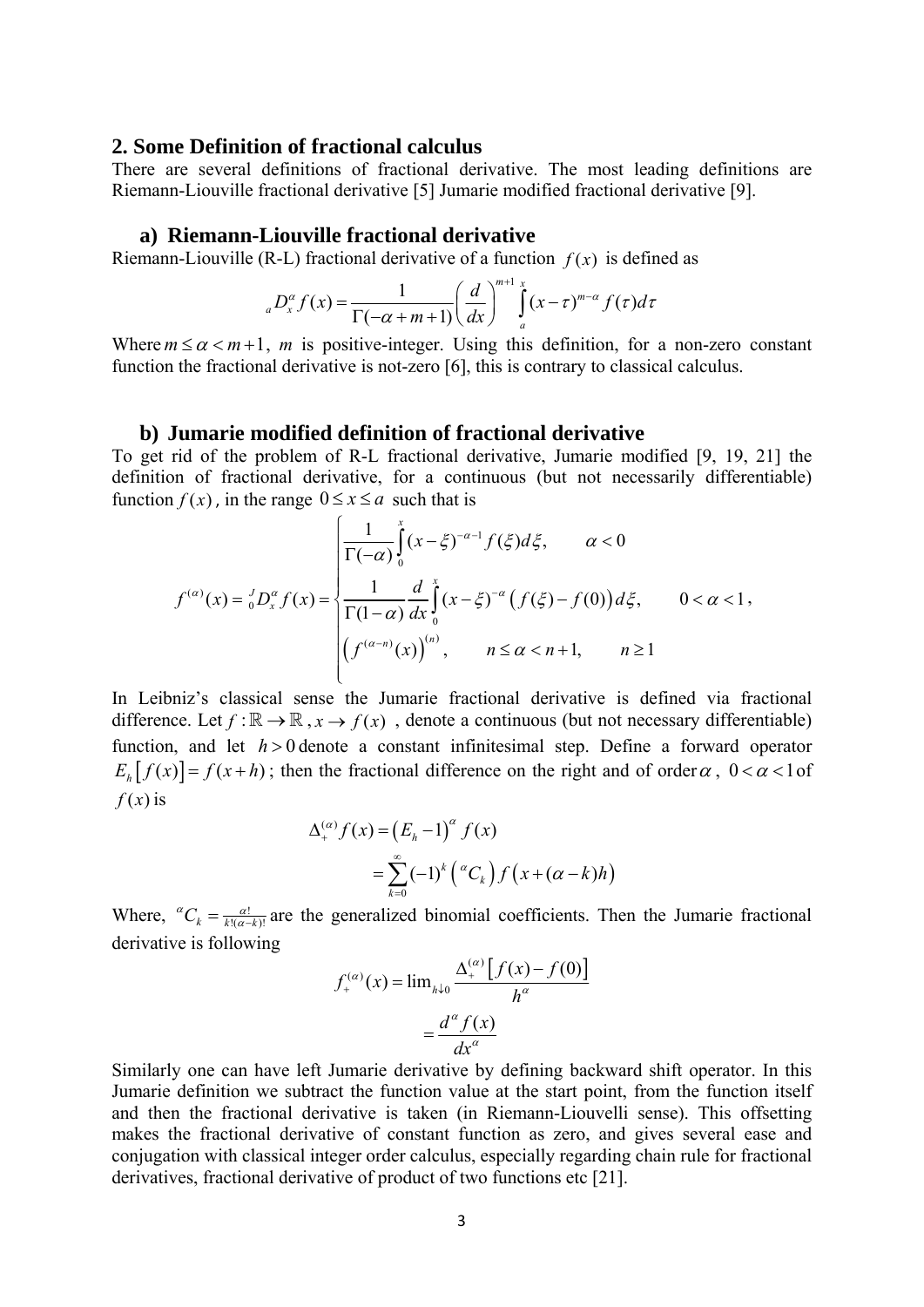#### **c) Some techniques of Jumarrie derivative**

Consider a function  $f[u(x)]$  which is not differentiable but fractionally differentiable. Jumarie suggested [21] three different ways depending upon the characteristics of function.

$$
D_1^{\alpha}(f[u(x)]) = f_u^{(\alpha)}(u)(u_x')^{\alpha}
$$
  
\n
$$
D_2^{\alpha}(f[u(x)]) = (f/u)^{1-\alpha}(f_u'(u))^{\alpha}u^{\alpha}(x)
$$
  
\n
$$
D_3^{\alpha}(f[u(x)]) = (1-\alpha)!u^{\alpha-1}f_u^{(\alpha)}(u)u^{\alpha}(x)
$$

# **d) Mittag-Leffler function and Fractional trigonometric functions**

Mittag-Leffler function [10] is defined as infinite series, as following

$$
E_{\alpha}(z) = \sum_{k=0}^{\infty} \frac{z^k}{\Gamma(1+\alpha k)}, \ (z \in \mathbb{C}, \text{Re}(\alpha) > 0)
$$

The above definition is the one parameter Mittag-Leffler function. For  $\alpha = 1$ , it is simple exponential function i.e.  $E_1(z) = e^z$ . The fractional sine and cosine functions [4] defined by Mittag-Leffler function are

$$
\cos_{\alpha}(t^{\alpha}) = \frac{E_{\alpha}(it^{\alpha}) + E_{\alpha}(-it^{\alpha})}{2} = \sum_{k=1}^{\infty} (-1)^{k} \frac{t^{2k\alpha}}{(2k\alpha)!} = \sum_{k=1}^{\infty} (-1)^{k} \frac{t^{2k\alpha}}{\Gamma(2k\alpha+1)}
$$

$$
\sin_{\alpha}(t^{\alpha}) = \frac{E_{\alpha}(it^{\alpha}) - E_{\alpha}(-it^{\alpha})}{2i} = \sum_{k=1}^{\infty} (-1)^{k} \frac{t^{(2k+1)\alpha}}{(2k\alpha+\alpha)!} \sum_{k=1}^{\infty} (-1)^{k} \frac{t^{(2k+1)\alpha}}{\Gamma(2k\alpha+\alpha+1)}
$$

One of the most important properties of Mittag-Leffler function [11] is  $J D_x^{\alpha} E_{\alpha}(ax^{\alpha}) = aE_{\alpha}(ax^{\alpha})$ , meaning that Jumarie fractional derivative of order  $\alpha$  of Mittag-Leffler function of order  $\alpha$  in scaled variable  $x^{\alpha}$  is just returning the function itself. This is in conjugation to classical calculus similar to exponential function and very-useful in solving fractional differential equation composed with Jumarie fractional derivative.

# **3. Original plane progressive wave**

Plane wave is a special kind of wave which does not change direction with the time evolution, and a progressive wave is not disturbed by any boundary condition [13]. Consider a plane progressive wave which is propagating in the positive *x* direction with a constant velocity *v***.** The general form is  $f(x,t) = f(x-vt)$  [13]. We considers here the fractional plane progressive wave in the following form

$$
f(x,t) = f(x^{\alpha} - v_{\alpha}t^{\alpha}), \qquad 0 < \alpha \le 1
$$
 (1)

Here  $v_a$  is fractional velocity. When  $\alpha$  is tending to one, this plane progressive wave turn to one dimensional plane-wave. Thus the wave what we considered in equation (1) is a plane progressive wave in *α*-th order fractional wave, where the space and time axis are transformed to  $x^{\alpha}$  and  $t^{\alpha}$  respectively, and  $0 < \alpha \le 1$ , the value of  $\alpha$  is a fractional number. Thus the wave we considered is a fractional plane wave moving in *x*-direction. Now the Jumarrie type fractional derivative [9, 21] is used to find various physical quantity and physical properties of the corresponding wave. Let us define the operator  ${}^{J}D_{x}^{\alpha} \equiv \frac{\partial^{\alpha}}{\partial x^{\alpha}}$ ,  ${}^{J}D_{x}^{2\alpha} \equiv \frac{\partial^{2\alpha}}{\partial x^{2\alpha}}$  and  ${}^{J}D_{t}^{\alpha} \equiv \frac{\partial^{\alpha}}{\partial t^{\alpha}}$ ,  ${}^{J}D_{t}^{2\alpha} \equiv \frac{\partial^{2\alpha}}{\partial t^{2\alpha}}$ .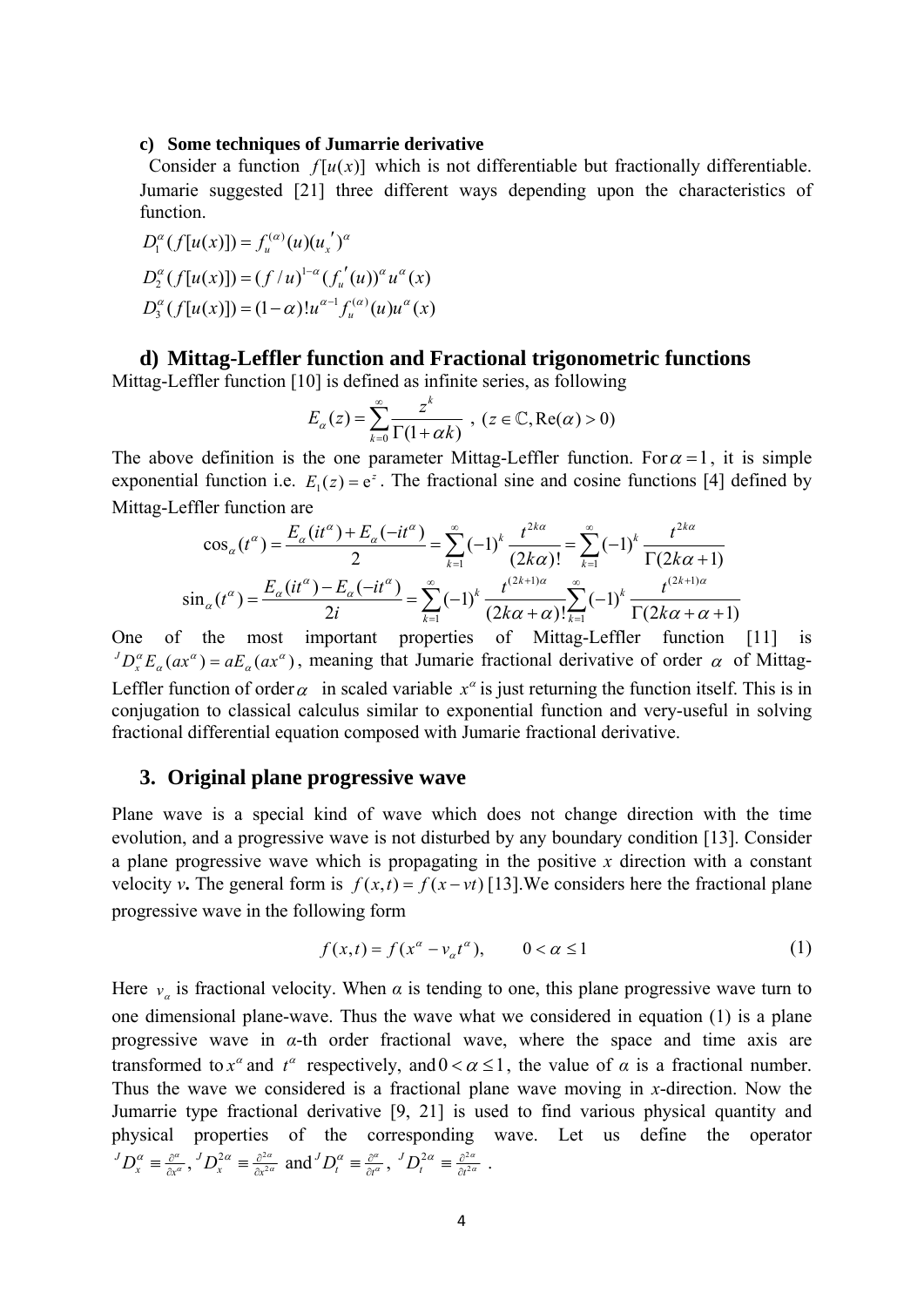Consider 
$$
f[u(x,t)] = f(x^{\alpha} - v_{\alpha}t^{\alpha})
$$
,  $0 < \alpha \le 1$ . Where  $u(x,t) = x^{\alpha} - v_{\alpha}t^{\alpha}$ ,  $0 < \alpha \le 1$ 

Now we choose the differential trick that is  $D_3^{\alpha}(f[u(x)]) = (1-\alpha)!u^{\alpha-1}f_u^{(\alpha)}(u)u^{\alpha}(x)$ . Here the number 3 defines the third trick and finally 3 is not used in the differential operators. Now  $D_x^{\alpha}(f[u(x,t)] = (1-\alpha)!u^{\alpha-1}f_u^{(\alpha)}(u)u^{\alpha}(x,t)$  We know from standard fractional derivative that

$$
u_x^{(\alpha)} = D_x^{\alpha} u(x,t) = D_x^{\alpha} [x^{\alpha} - v_{\alpha} t^{\alpha}] = D_x^{\alpha} [x^{\alpha}] = \alpha! = \Gamma(\alpha + 1)
$$

Clearly

$$
D_x^{\alpha}(f[u(x,t)]) = \alpha! (1-\alpha)! u^{\alpha-1} f_u^{(\alpha)}(u)
$$
 (2)

Similarly

$$
D_t^{\alpha}(f[u(x,t)]) = v_{\alpha}\alpha! (1-\alpha)! u^{\alpha-1} f_u^{(\alpha)}(u)
$$
 (2a)

From equations (2) and(2a) we get

$$
D_t^{\alpha} f[u(x)] = v_{\alpha} D_x^{\alpha} f[u(x)]
$$

Operating  $D_x^{\alpha}$  in both side,

$$
D_x^{\alpha} D_t^{\alpha} f[u(x)] = v_{\alpha} D_x^{\alpha} D_x^{\alpha} f[u(x)] = v_{\alpha} D_x^{2\alpha} f[u(x)]
$$
 (2b)

Now operating  $D_t^{\alpha}$  on both sides

$$
D_t^{\alpha} D_t^{\alpha} f[u(x)] = D_t^{2\alpha} f[u(x)] = v_{\alpha} D_t^{\alpha} D_x^{\alpha} f[u(x)]
$$
 (2c)

Now using the theorem in Appendix-8 and combining equations (2b) and (2c) we get

$$
D_x^{2\alpha} f[u(x)] = \frac{1}{v_\alpha^2} D_t^{2\alpha} f[u(x)]
$$
  

$$
{}^{J} D_t^{2\alpha} \Big[ f(x^\alpha - v_\alpha t^\alpha) \Big] = v_\alpha^{2} \Big( {}^{J} D_x^{2\alpha} \Big[ f(x^\alpha - v_\alpha t^\alpha) \Big] \Big)
$$
 (3)

Equation (4) represents the fractional wave equation of  $\alpha$  order. If  $\alpha = 1$  the equation turns to one dimensional classical wave equation for the plane progressive wave.

### **4) Solution of the wave equation**

Consider the solution of equation (3) is of the type  $f(x,t) = g(x^{\alpha})r(t^{\alpha})$  using this in equation (3) we get

$$
\frac{1}{g(x^{\alpha})}D_{x}^{2\alpha}g(x^{\alpha})=\frac{1}{v_{\alpha}^{2}}\frac{1}{r(t^{\alpha})}D_{t}^{2\alpha}r(t^{\alpha})
$$

Implying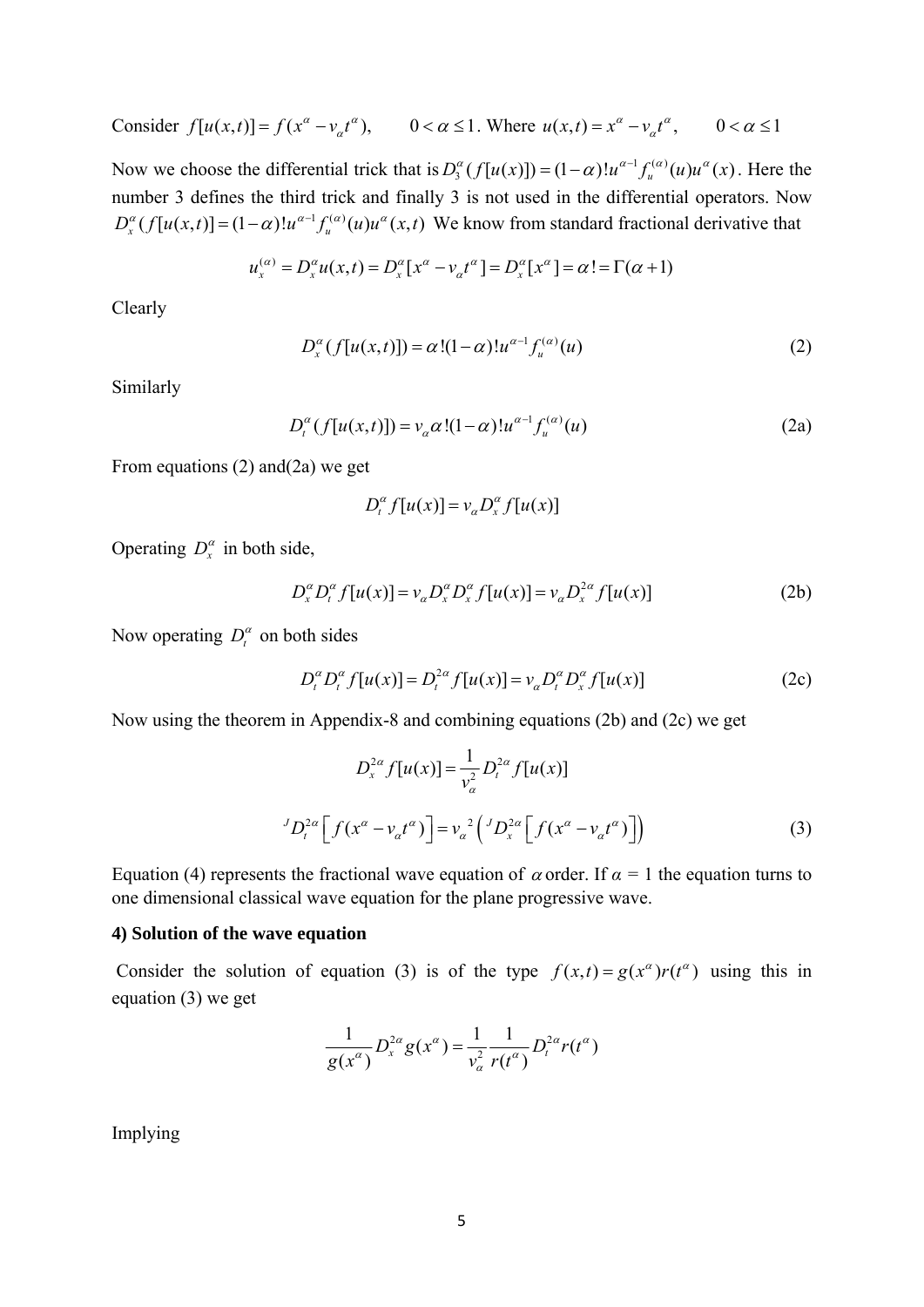$$
r(t^{\alpha})D_{x}^{2\alpha}g(x^{\alpha})=\frac{1}{v_{\alpha}^{2}}g(x^{\alpha})D_{t}^{2\alpha}r(t^{\alpha})
$$

Left hand side is space dependent and right hand side is time dependent. Clearly we can equate this equation with a constant let  $k_{\alpha}^2$ 

The space part of the equation is now

$$
\frac{1}{g(x^{\alpha})}D_x^{2\alpha}g(x^{\alpha})=k_{\alpha}^2 \qquad \text{or} \qquad D_x^{2\alpha}g(x^{\alpha})=k_{\alpha}^2g(x^{\alpha})
$$

Solution of the equation [11] is  $g(x^{\alpha}) = bE_{\alpha}(\pm ik_{\alpha}x^{\alpha})$ , *b* is a constant. Similarly the time part of the equation is  $D_t^{2\alpha} r(t^{\alpha}) = k_{\alpha}^2 v_{\alpha}^2 r(t^{\alpha})$ . The solution is  $r(t^{\alpha}) = BE_{\alpha}(\pm i\omega_{\alpha}t^{\alpha})$  where we put  $\omega_{\mu} = k_{\alpha} v_{\alpha}$  and *B* is a constant. Thus the general solution is

$$
f(x,t) = AE_{\alpha} \left( \pm ik_{\alpha} x^{\alpha} \right) E_{\alpha} \left( \pm i\omega_{\alpha} t^{\alpha} \right)
$$
 (4)

*A* is a constant.

### **4. Derivation of fractional Schrödinger equation**

Consider a particle of mass *m* moving with velocity*v*. According to de Broglie hypothesis [14] there is a wave associated with every moving material particle. The mathematical form of de Broglie hypothesis is  $p = \hbar k$ . Here momentum of the particle is denoted by p and k is wave vector in one dimension;  $\hbar$  is reduced plank constant. Now Plank's hypothesis [14] shows energy  $\varepsilon$  of a particle in quantum level is proportional to angular frequency that is  $\varepsilon = \hbar \omega$ . With this context it is assumed that De-Broglie hypothesis and Plank's hypothesis are also valid in fractional  $\alpha$  – th order with a modified form

$$
p_{\alpha} = \hbar_{\alpha} k_{\alpha} \tag{5}
$$

$$
\varepsilon_{\alpha} = \hbar_{\alpha} \omega_{\alpha} \tag{6}
$$

It is clear that if  $\alpha=1$  the equations (5) and (6) reduces to the original form of de Broglie and Plank hypothesis. Here  $\hbar_a$  is reduced plank constant of  $\alpha$  order;  $\hbar = \frac{h}{2\pi}$ , and  $h$  is plank constant. Here we defined  $\omega_a$  as fractional order angular frequency and  $k_a$  as fractional order wave vector.

The general solution for equation (4) is  $u = Af(x^{\alpha} - v_{\alpha}t^{\alpha})$ ,  $0 < \alpha \leq 1$  where *A* is a constant. To find the explicit form of the solution Mittag-Leffler [10] function is taken as a trial solution [11] as in classical differential equation we consider the  $exp(x)$  as the trial solution [15]. Thus

$$
f(x^{\alpha}, t^{\alpha}) = AE_{\alpha}(-ik_{\alpha}x)E_{\alpha}(i\omega_{\alpha}t^{\alpha})
$$
\n(7)

Here  $E_{\alpha}(-ik_{\alpha}x^{\alpha})$  and  $E_{\alpha}(i\omega_{\alpha}t^{\alpha})$  are Mittag-Leffler functions of one parameter in complex variable. This is a trial solution of the equation (4). Now fractional velocity  $v_\alpha$  can be defined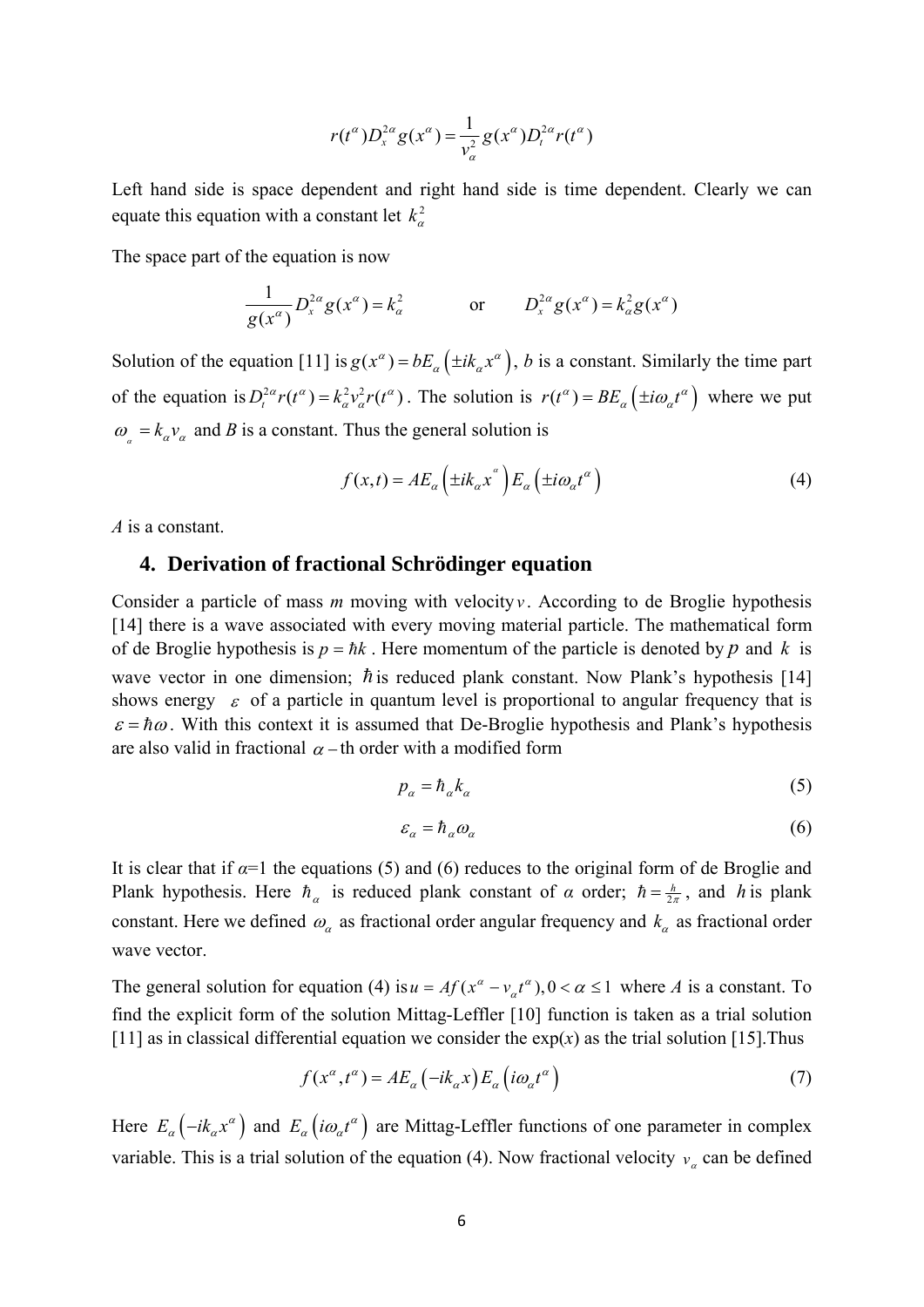as  $v_a = \omega_a / k_a$ . It is assumed here that the velocity  $v_a$  is constant. This is the velocity of particle as well as the group velocity of wave.

Considering the particle possess the constant momentum  $p_\alpha$  and constant energy  $\varepsilon_\alpha$ , i.e. energy and momentum does not vary with the propagation of the wave in space and time. Using conditions of  $(5)$  and  $(6)$  in the solution of  $(7)$  it can be written

$$
f(x^{\alpha}, t^{\alpha}) = AE_{\alpha} \left( -\frac{i}{\hbar_{\alpha}} p_{\alpha} x^{\alpha} \right) E_{\alpha} \left( \frac{i}{\hbar} \varepsilon_{\alpha} t^{\alpha} \right)
$$
 (8)

This particle has some physical properties hidden inside. To investigate them some operations must be needed. It must be verified that how this function changes with the variation of space and time. This variation may be measured by an operation say *α* order fractional differentiation. Differentiating partially with respect to *x* of order  $\alpha$  of the equation (8), we get the following

$$
{}^{J}D_{x}^{\alpha}f(x^{\alpha},t^{\alpha}) = A\left(\frac{ip_{\alpha}}{\hbar_{\alpha}}\right)E_{\alpha}\left(-\frac{i}{\hbar_{\alpha}}p_{\alpha}x^{\alpha}\right)E_{\alpha}\left(\frac{i}{\hbar}\varepsilon_{\alpha}t^{\alpha}\right)
$$
  

$$
{}^{J}D_{x}^{\alpha}f(x^{\alpha},t^{\alpha}) = \frac{i}{\hbar_{\alpha}}\left(p_{\alpha}f(x^{\alpha},t^{\alpha})\right)
$$
 (9)

and doing it once again we get

$$
{}^{J}D_{x}^{2\alpha} f(x^{\alpha}, t^{\alpha}) = -\frac{1}{\hbar_{\alpha}^{2}} p_{\alpha}^{2} f(x^{\alpha}, t^{\alpha})
$$
\n(10)

We have used  $\int_0^J D_x^{\alpha} \left[ E_{\alpha} (ax^{\alpha}) \right] = aE_{\alpha} (ax^{\alpha})$  [11].

Let's define  $p_{\alpha}^2 = 2^{\alpha} m_{\alpha} \varepsilon_{\alpha K}$ , where  $m_{\alpha}$  is mass (in fractional frame), and  $\varepsilon_{\alpha K}$  is kinetic energy of fractional order *α*. Then equation (10) can be written as  $J D_x^{2\alpha} f(x^{\alpha}, t^{\alpha}) = -\frac{1}{\hbar^2} (2^{\alpha} m_{\alpha} \varepsilon_{\alpha K}) f(x^{\alpha}, t^{\alpha})$ . This implies the following α

$$
-\frac{\hbar^2_{\alpha}}{2^{\alpha}m_{\alpha}}\Big({}^{J}D_{x}^{2\alpha}\Big[f(x^{\alpha},t^{\alpha})\Big]\Big) = \varepsilon_{\alpha K}f(x^{\alpha},t^{\alpha})\tag{11}
$$

Now the variation of the function with time is studied. Thus repeating the above steps i.e. taking Jumarie fractional derivative of order  $\alpha$  w.r.t. time, we have following

$$
{}^{J}D_{t}^{\alpha}f(x^{\alpha},t^{\alpha})=-\frac{i}{\hbar_{\alpha}}\varepsilon_{\alpha}f(x^{\alpha},t^{\alpha})
$$
\n(12)

Here  $\varepsilon_{\alpha}$  is total energy of the system. From the conservation of energy in fractal space it can be written that, Total energy  $(\varepsilon_{\alpha})$  = (kinetic energy  $\varepsilon_{\alpha k}$ ) + (potential energy  $V(x^{\alpha}, t^{\alpha})$ ). Thus

$$
\varepsilon_{\alpha} = \varepsilon_{\alpha K} + V(x^{\alpha}, t^{\alpha}) \tag{13}
$$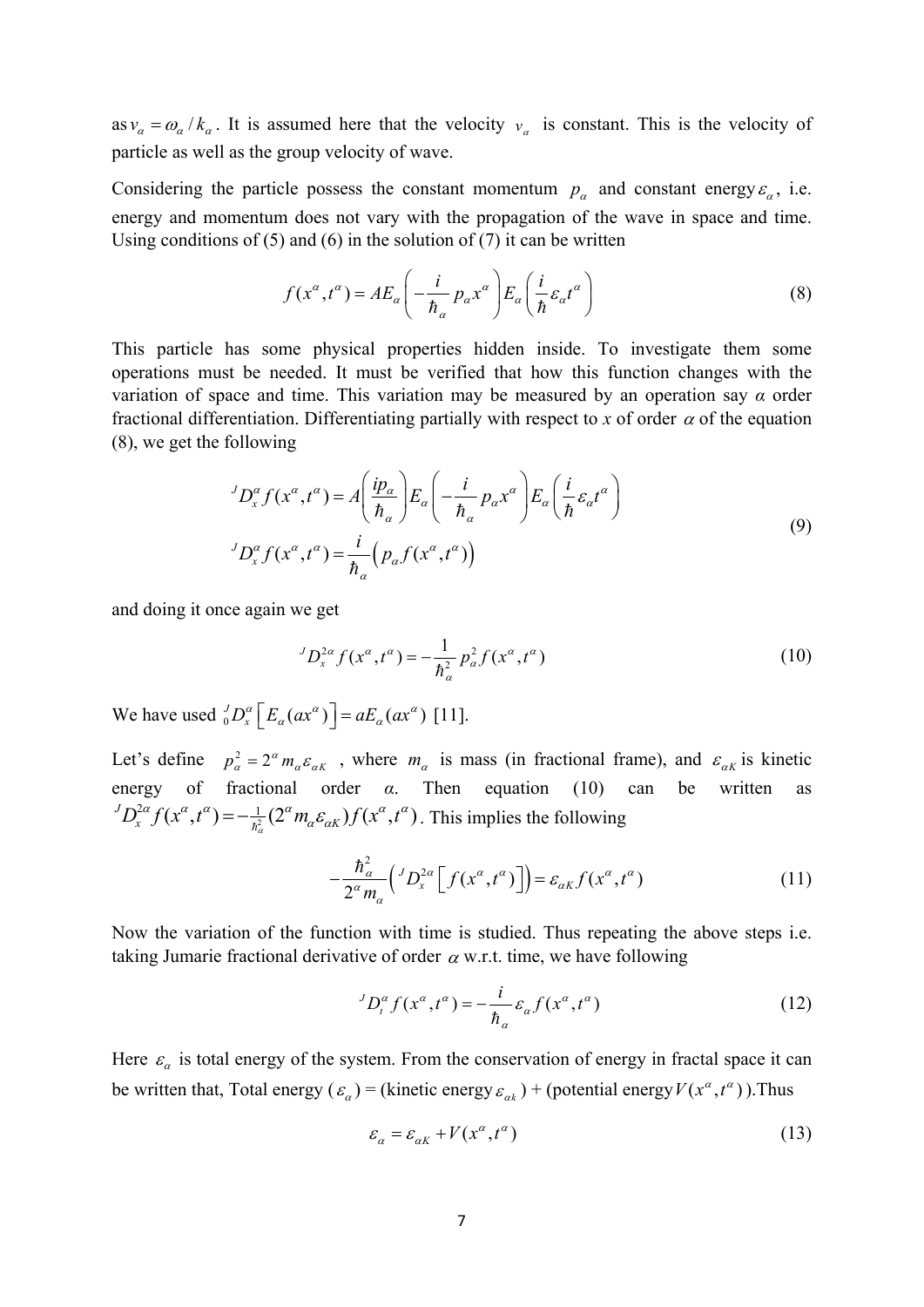Using this condition of equation (13) in equation (12) and combining equation (11) and (12) we get the following

$$
-\frac{\hbar^2_{\alpha}}{2^{\alpha}m_{\alpha}}\Big({^J}D_x^{2\alpha}\Big[f(x^{\alpha},t^{\alpha})\Big]\Big)=\Big((\varepsilon_{\alpha}-V(x^{\alpha},t^{\alpha})\Big)f(x^{\alpha},t^{\alpha})
$$

by rearranging above we obtain the following (14)

$$
-\frac{\hbar_{\alpha}^{2}}{2^{\alpha}m_{\alpha}}\left(\,^{J}D_{x}^{2\alpha}f(x^{\alpha},t^{\alpha})\right)+V(x^{\alpha},t^{\alpha})f(x^{\alpha},t^{\alpha})=i\hbar_{\alpha}\left(\,^{J}D_{t}^{\alpha}f(x^{\alpha},t^{\alpha})\right) \tag{14}
$$

Where  $f(x^{\alpha},t^{\alpha}) = AE_{\alpha} \left(-\frac{i}{\lambda} p_{\alpha}x^{\alpha}\right)E_{\alpha} \left(\frac{i}{\lambda} \varepsilon_{\alpha}t^{\alpha}\right)$ α  $= AE_{\alpha} \left( -\frac{i}{\hbar_{\alpha}} p_{\alpha} x^{\alpha} \right) E_{\alpha} \left( \frac{i}{\hbar} \varepsilon_{\alpha} t^{\alpha} \right)$ 

This is the fractional Schrödinger equation of  $\alpha$ -th order. At the limit  $\alpha = 1$  the equation reduces to the Schrödinger equation in one dimension space and time. This equation has the solution which will lead to certain interesting physical properties.

# **4.1 Solution of fractional Schrödinger equation**

The basic method of the solution of equation (14) is the method of separation of variables. Method of separation of variables is by assuming that the solution is identified as the product of two different functions  $\Phi(x^{\alpha})$  and  $T(t^{\alpha})$ , where  $\Phi(x^{\alpha})$  depends on the space variable and *T*( $t^{\alpha}$ ) depends on time variable. The function is  $f(x^{\alpha}, t^{\alpha}) = \Phi(x^{\alpha})T(t^{\alpha})$ . Here  $\Phi(x^{\alpha})$  is the spatial function i.e. solely dependent on transformed-space  $x^{\alpha}$  and  $T(t^{\alpha})$  is another function which is only function of transformed-time  $t^{\alpha}$ . Substitute  $f(x^{\alpha}, t^{\alpha}) = \Phi(x^{\alpha})T(t^{\alpha})$  in equation (14), we obtain the following

$$
-\frac{\hbar_{\alpha}^{2}}{(2)^{\alpha}m_{\alpha}}\frac{1}{\Phi(x^{\alpha})}\frac{d^{2\alpha}\left[\Phi(x^{\alpha})\right]}{dx^{2\alpha}}+V(x^{\alpha})\Phi(x^{\alpha})=\frac{i\hbar_{\alpha}}{T(t^{\alpha})}\frac{d^{\alpha}\left[T(t^{\alpha})\right]}{dt^{\alpha}}
$$
(15)

is  $[ML^2T^{-2}]^{\alpha} = [M^{\alpha}L^{2\alpha}T^{-2\alpha}]$ . Clearly the constant must have the dimension of fractional Left hand side of the equation is space dependent and right hand is time dependent. Thus, to satisfy the equation (15) both sides must be equal to some constant. Now on the left side of the equation has a fractional potential term. This has the dimension of fractional energy, that energy due to homogeneity of dimension. From the right hand side of the equation, the dimension analysis allows us to choose the unit of the constant  $\varepsilon_a$  as (Joule)<sup>α</sup> for fractional values of  $\alpha$  . Also it is supported by equation (12) that this constant is  $\varepsilon_{\alpha}$ , this is fractional energy. Now equation (15) can be written as two different equations, one is solely time dependent and another is only dependent on space.

$$
\frac{i\hbar_{\alpha}}{T(t^{\alpha})}\frac{d^{\alpha}[T(t^{\alpha})]}{dt^{\alpha}} = \varepsilon_{\alpha}
$$
\n(16)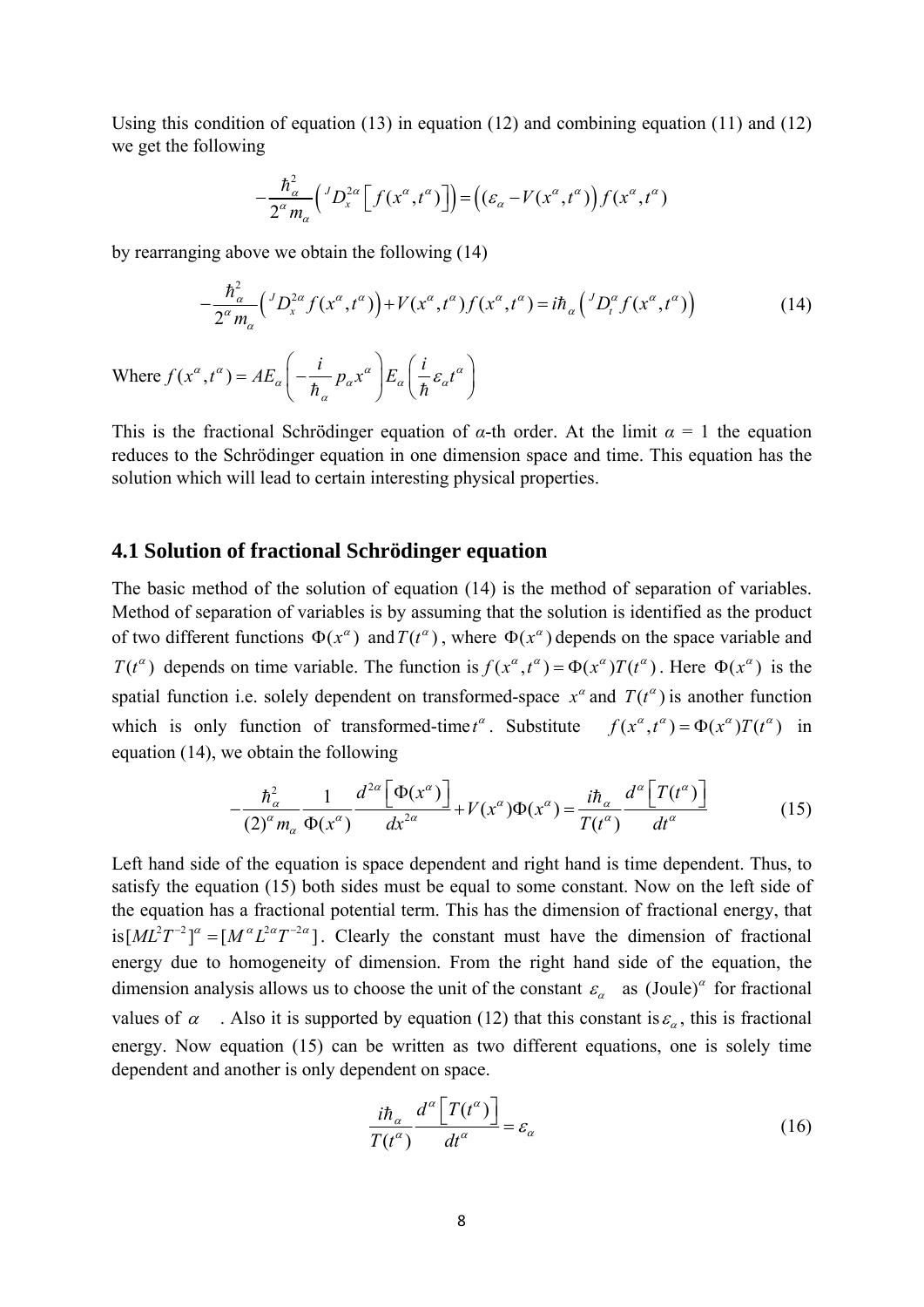$$
-\frac{\hbar_{\alpha}^{2}}{(2)^{\alpha}m_{\alpha}}\frac{1}{\Phi(x^{\alpha})}\frac{d^{2\alpha}\left[\Phi(x^{\alpha})\right]}{dx^{2\alpha}}+V(x^{\alpha})=\varepsilon_{\alpha}
$$
\n(17)

Solution of equation of type (16) was found by Ghosh *et al* [11] using the Mittag-Leffler functions in the following form  $T(t^{\alpha}) \approx E_{\alpha} \left( -\frac{i}{\hbar_{\alpha}} \varepsilon_{\alpha} t^{\alpha} \right)$ . Thus the solution of the equation (15) is (omitting the integral constant) is

$$
f(x^{\alpha},t^{\alpha}) = \Psi_{\alpha} = \Phi(x^{\alpha})E_{\alpha}\left(-\frac{i}{\hbar_{\alpha}}\varepsilon_{\alpha}t^{\alpha}\right)
$$
 (18)

For  $\alpha = 1$ , i.e. in limiting case the solution (18) turns to the solution of one dimensional classical Schrödinger wave equation.

# **4.2 Time independent fractional Schrödinger equation and fractional Hamiltonian**

The equation (17) has no time dependent solution as well as the equation has no effect with the variation of time. Thus the equation (17) can be rearranged as

$$
-\frac{\hbar_{\alpha}^2}{(2)^{\alpha}m_{\alpha}}\frac{d^{2\alpha}\left[\Phi(x^{\alpha})\right]}{dx^{2\alpha}}-\left(\varepsilon_{\alpha}-V(x^{\alpha})\right)\Phi(x^{\alpha})=0
$$
\n(19)

This is the time independent Schrödinger equation. This equation is potential dependent. So it is not possible to solve the equation without knowing the character of potential function. But it can be confirmed that the solution has only space dependency. So this equation says about only the characteristic of the particle with the variation of space. This equation is energy equation. Thus Hamiltonian can be constructed with the analogy of Schrödinger's one dimensional quantum wave equation. The Hamiltonian in terms of non-integer order derivative is defined as

$$
\hat{H}_{\alpha} = -\frac{\hbar_{\alpha}^{2}}{(2)^{\alpha} m_{\alpha}} \frac{d^{2\alpha}}{dx^{2\alpha}} - V(x^{\alpha})
$$
\n(20)

Therefore the equation (19) can be written in terms of Hamiltonian as

$$
\hat{H}_\alpha \, \Phi = \varepsilon_\alpha \Phi \tag{21}
$$

This equation is nothing but an Eigen equation with the Eigen value  $\varepsilon_{\alpha}$ . The Eigen function of the equation is  $\Phi$ . The Eigen function is the "information centre" of a particle. One can operate it in various ways to find the corresponding physical property. From equation (21) it is clear that the Hamiltonian is such an operator, doing the same job. The Hamiltonian gives the correct information about the energy of the particle.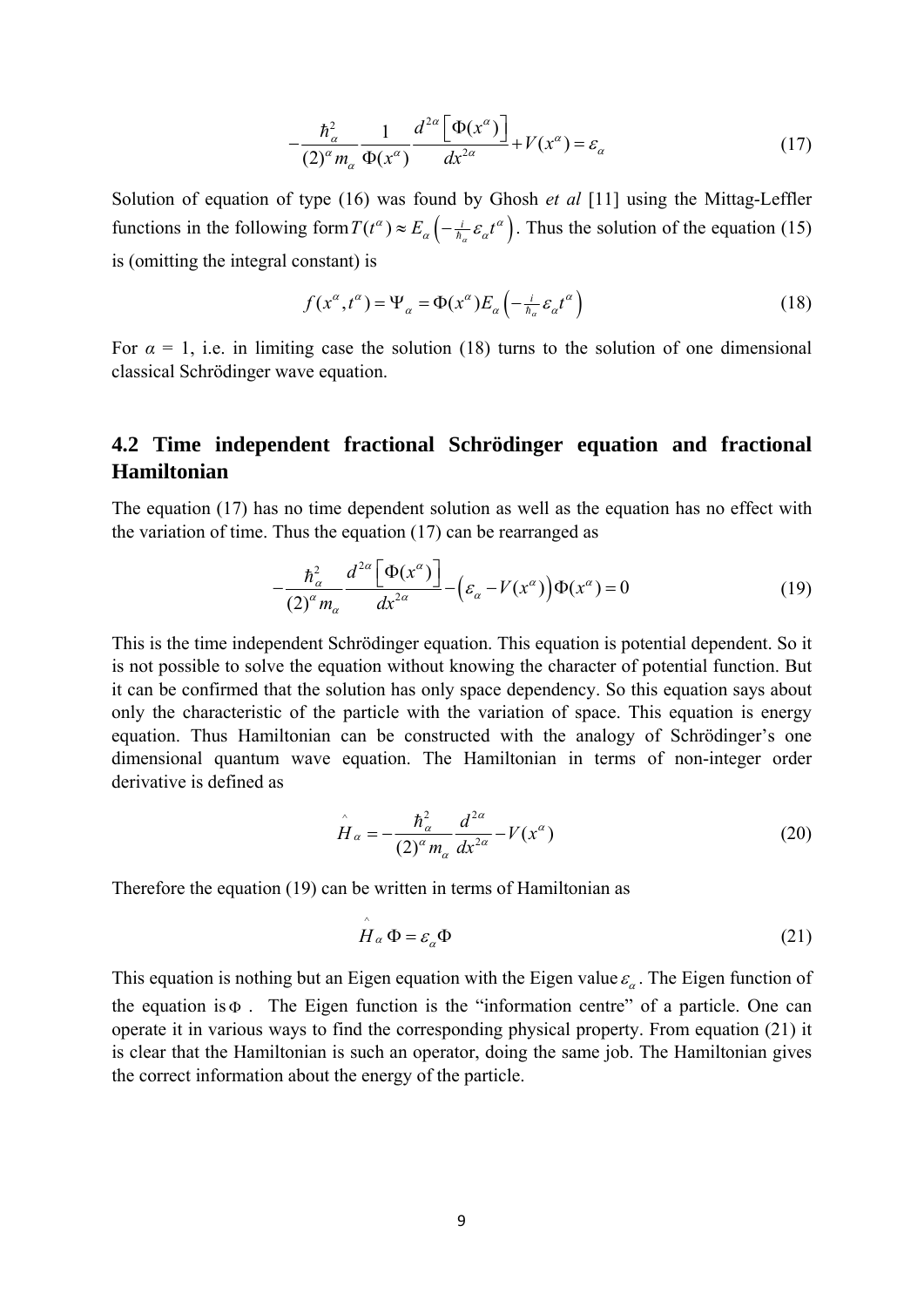## **5. Equation of continuity**

Consider the Schrödinger equation previously derived in equation (14)

$$
-\frac{\hbar_{\alpha}^{2}}{2^{\alpha}m_{\alpha}}\Big({^{J}D_{x}^{2\alpha}\Big[f(x^{\alpha},t^{\alpha})\Big]\Big)+V(x^{\alpha},t^{\alpha})f(x^{\alpha},t^{\alpha})=i\hbar_{\alpha}\Big({^{J}D_{t}^{\alpha}\Big[f(x^{\alpha},t^{\alpha})\Big]\Big)}
$$

Multiply the equation with the complex conjugate of the solution say  $f^*(x^\alpha, t^\alpha)$  in right side of the equation and rewriting the equation as followed

$$
-\frac{\hbar_{\alpha}^{2}}{2^{\alpha}m_{\alpha}}f^{*}(x^{\alpha},t^{\alpha})\left(\left[JD_{x}^{2\alpha}\left[f(x^{\alpha},t^{\alpha})\right]\right]+V(x^{\alpha},t^{\alpha})f^{*}(x^{\alpha},t^{\alpha})f(x^{\alpha},t^{\alpha})\right]
$$
\n
$$
=i\hbar_{\alpha}f^{*}(x^{\alpha},t^{\alpha})\left(\left[JD_{t}^{\alpha}\left[f(x^{\alpha},t^{\alpha})\right]\right]\right)
$$
\n
$$
(22)
$$

Let's take complex conjugate of the equation  $(14)$  and multiply with the function  $f$  in right side of the equation and the new equation is

$$
-\frac{\hbar_{\alpha}^{2}}{2^{\alpha}m_{\alpha}}f(x^{\alpha},t^{\alpha})\Big(^{J}D_{x}^{2\alpha}\Big[f^{*}(x^{\alpha},t^{\alpha})\Big]+V(x^{\alpha},t^{\alpha})f(x^{\alpha},t^{\alpha})f^{*}(x^{\alpha},t^{\alpha})
$$
\n
$$
=-i\hbar_{\alpha}f(x^{\alpha},t^{\alpha})\Big(^{J}D_{t}^{\alpha}\Big[f^{*}(x^{\alpha},t^{\alpha})\Big]\Big) \tag{23}
$$

Subtracting equation (22) from equation (23) we have following (by dropping  $x^{\alpha}, t^{\alpha}$ )

$$
-\frac{\hbar_{\alpha}^{2}}{2^{\alpha}m_{\alpha}}\Big(f^{*}\Big(^{J}D_{x}^{2\alpha}\Big[f\Big]\Big)-f\Big(^{J}D_{x}^{2\alpha}\Big[f^{*}\Big]\Big)\Big)=i\hbar_{\alpha}\Big(f^{*}\Big(^{J}D_{t}^{\alpha}\Big[f\Big]\Big)+f\Big(^{J}D_{t}^{\alpha}f^{*}\Big)\Big)\quad(24)
$$

Now the equation can be rewrite in the following form

$$
-\frac{\hbar_{\alpha}^{2}}{2^{\alpha}m_{\alpha}}^{J}D_{x}^{\alpha}\left[f^{*}\left({}^{J}D_{x}^{\alpha}\left[f\right]\right)-f\left({}^{J}D_{x}^{\alpha}\left[f^{*}\right]\right)\right]
$$
\n
$$
=i\hbar_{\alpha}\left(f^{*}\left({}^{J}D_{t}^{\alpha}\left[f\right]\right)+f\left({}^{J}D_{t}^{\alpha}\left[f^{*}\right]\right)\right)
$$
\n(25)

Let's define  $\frac{m_a}{2} (f^*)$ 2  $J \mathbf{D}^{\alpha}$  f  $\mathbf{I}^{\beta}$  $\frac{i\hbar_{\alpha}}{a}$   $(f^*$ <sup>J</sup>  $D_x^{\alpha}$   $f$   $-f$ <sup>J</sup> $D_x^{\alpha}$  $f^*$  $)$   $=$   $j$ *m* α *Ιτ*<sup>ε</sup> J Dα τ Γιλ Dα  $\frac{d\hbar_{\alpha}}{d} (f^{*J}D_{x}^{\alpha}f - f^{J}D_{x}^{\alpha}f^{*}) = j_{\alpha}$  that is probability current density of  $\alpha$ -th order α and  $f^* f = \rho_\alpha$  is probability density of  $\alpha$ -th order. For  $\alpha = 1$  the fractal probability density  $f^* f = \rho_\alpha$  turns to the one dimensional probability density.

Thus the equation (25) reduces to

$$
{}^{J}D_{x}^{\alpha}[j_{\alpha}] = {}^{J}D_{t}^{\alpha}[\rho_{\alpha}]
$$
\n
$$
(26)
$$

This is the equation of continuity of *α*-th order in one dimension. If probability density  $f^* f = \rho_a$  is independent of time, right hand side is zero. Thus the left hand side is also equal to zero. This implies that the one dimensional variation of current density with space is zero. Physical significance of the fact is that there is no source or sink of probability current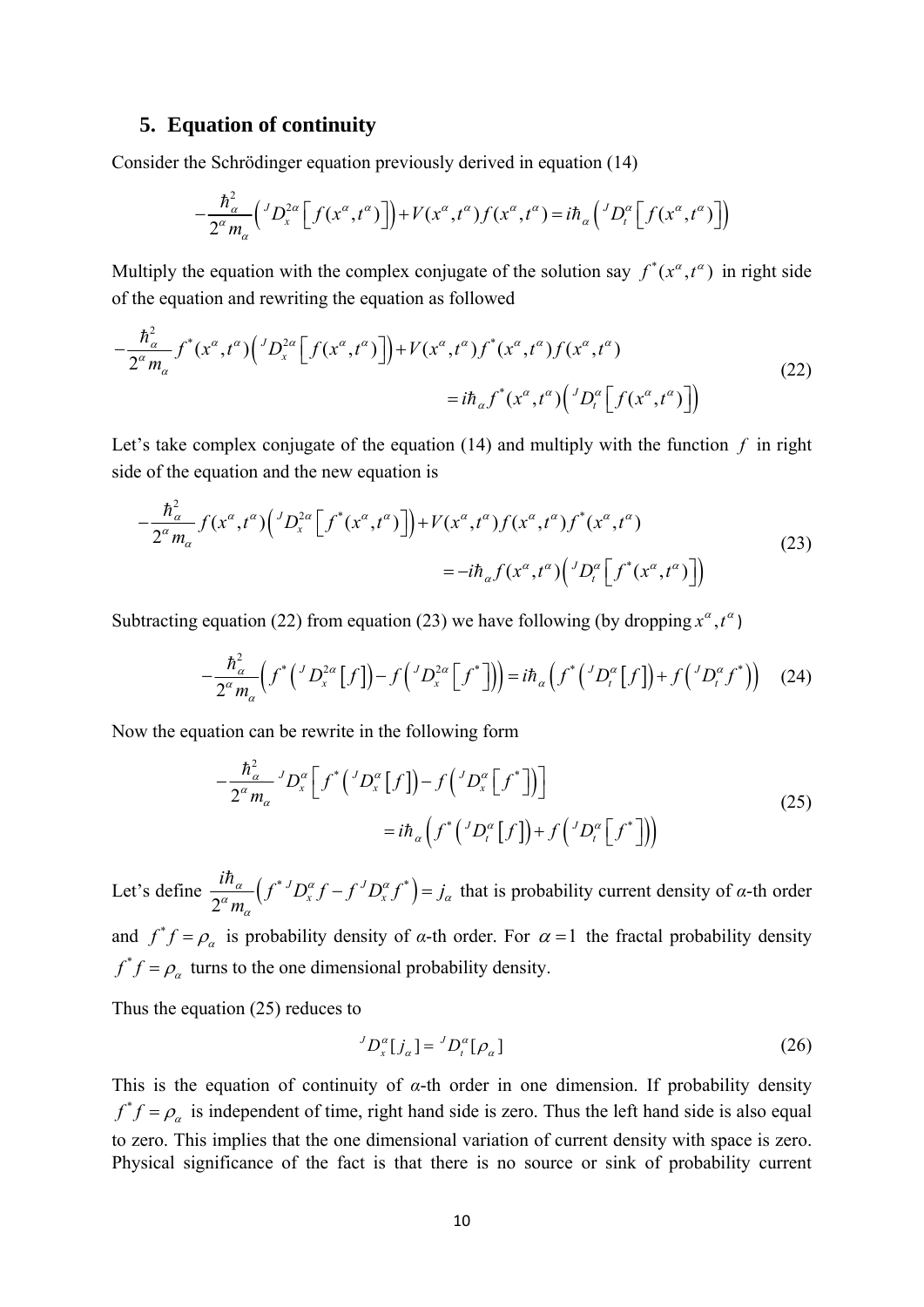density. This is the condition of stationary state. To satisfy the above condition of  $\rho_a$  the solution must of type  $f(x^{\alpha}, t^{\alpha}) = \Psi_{\alpha} = \Phi(x^{\alpha}) E_{\alpha}(-i(\varepsilon_{\alpha}t^{\alpha}/h_{\alpha}))$ . This is the stationary state of  $\alpha$ -th order. For  $\alpha = 1$  the state is same as of the one dimensional stationary state.

# **5.1 Properties of fractional wave function**

For further investigation it is needed to characterize the basic properties of the solution of fractional Schrödinger equation.

a) The fractional wave function must be continuous and should be single valued. As the particle has physical existence, the fractional wave function of the particle must be continuous at every position of space and time. If the fractional wave function is not continuous for some position or time then the particle will vanish in the middle of its trajectory which is not possible at all. Fractional wave function must be single valued i.e. for every position of space time the property of the particle is unique.

b) The fractional wave function must be square integrable in fractional sense i.e.

 $\int_{a}^{*} dx^{\alpha} < \infty$  in the region  $a \le x \le b$ *b a*  $\int \Psi_{\alpha} \Psi_{\alpha}^{*} dx^{\alpha} < \infty$  in the region

c) Linear Combination of solutions of the fractional Schrödinger wave equation itself is a solution of the system. Thus linear combination of the wave function is another wave function.

d) The fractional wave function must vanish at the boundary. If it is does not then, the boundary itself loses its significances. The boundaries seize the motion of particle to go further. As a result the particle has to stop at the boundary and consequently the fractional wave function vanishes. Here boundary means perfectly rigid boundary. If we have an analogy with a vibrating string bounded by two certain points, then we can get no amplitude on the two end points. Mathematically the condition may be described as

 $\Psi(a) = \Psi(b) = 0$  *if the wave is in the region*  $a \le x \le b$ 

e) The fractional Schrödinger equation suggests that the  $\alpha$ -order fractional derivative  $J D_x^{\alpha} = \frac{\partial^{\alpha}}{\partial x^{\alpha}}$  of wave function is continuous and single valued.

f) The  $\alpha$  order fractional derivative of the wave function must vanish at the boundary. If not, condition of stationary state will violate as suggested in the equation of continuity.

g) The wave function must be normalized; that signifies the existence of the particle is certainly measured within a boundary.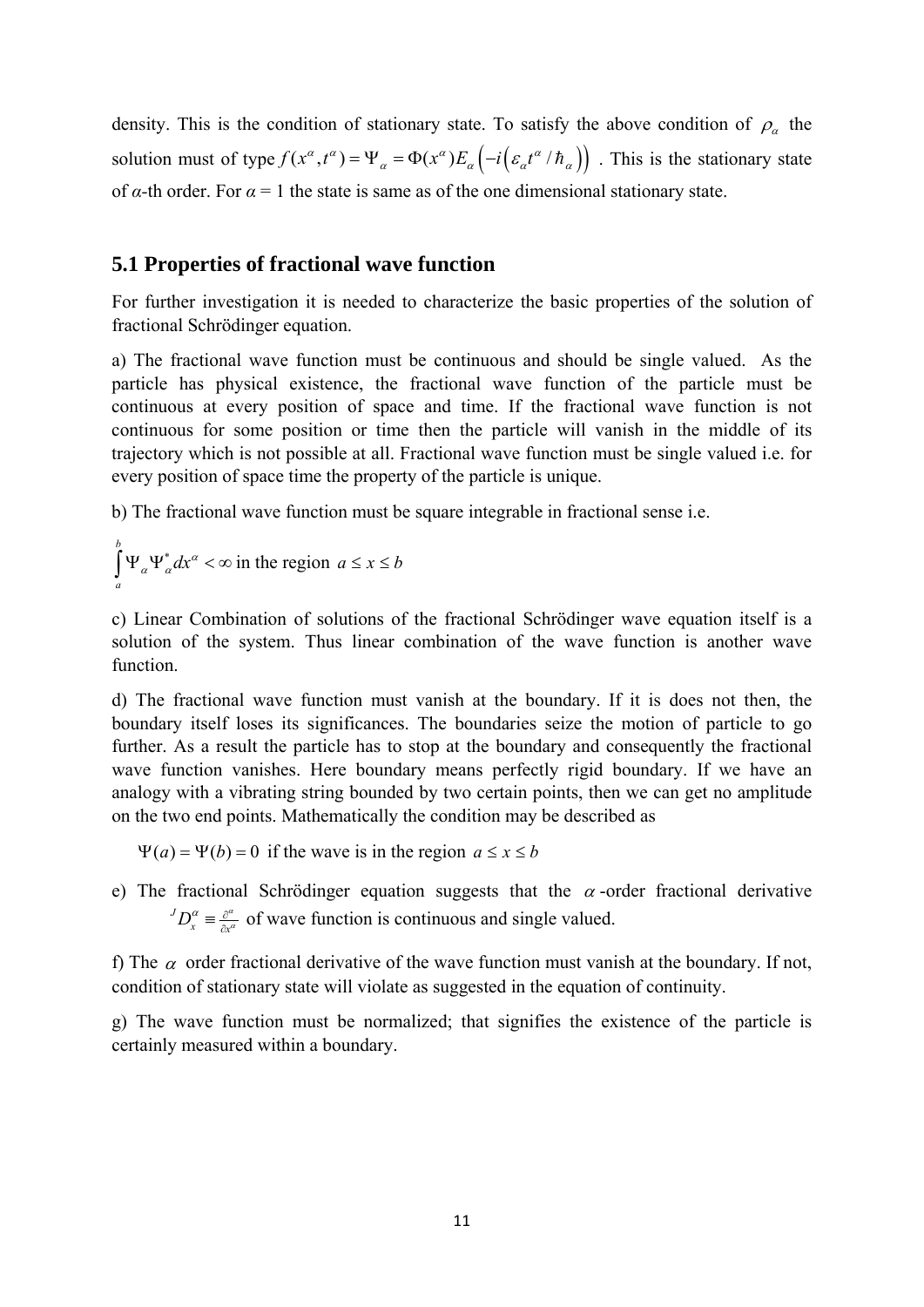### **5.2Further study on fractional wave function**

The general solution of fractional wave equation is  $f(x^{\alpha}, t^{\alpha}) = \Psi_{\alpha} = \Phi(x^{\alpha}) E_{\alpha} \left( -i \varepsilon_{\alpha} t^{\alpha} / h_{\alpha} \right)$ . Its complex conjugate is  $\Psi_{\alpha}^* = \Phi^*(x^{\alpha}) E_{\alpha} (i \varepsilon_a t^{\alpha}/\hbar_{\alpha})$ . Multiplying  $\Psi_{\alpha}$  with  $\Psi_{\alpha}^*$  we get  $\Psi_{\alpha} \Psi_{\alpha}^* = \Phi(x^{\alpha}) \Phi^*(x^{\alpha})$ . This quantity is independent of time. We define this quantity as "existence intensity" and  $\Psi$  or as existence amplitude. In a certain boundary the particle exists certainly. So it can be written in mathematical form. Let  $\Psi$  is defined in the boundary  $-\infty \le x \le +\infty$ . Then  $\int_{-\infty}^{+\infty} \Psi_{\alpha} \Psi_{\alpha}^* dx^{\alpha} = \text{constant}$ . Note that the notation  $\int f(x) dx^{\alpha}$  implies fractional integration that is  $\int_{-\infty}^{x} f(x) dx^{\alpha} = \frac{1}{\Gamma(\alpha)} \int_{-\infty}^{x} (x - \xi)^{\alpha-1} f(\xi) d\xi$  with  $\alpha > 0$ . If the particle ishes. Now we can define  $\int_{-\infty}^{+\infty} \Psi_{\alpha} \Psi_{\alpha}^{*} dx^{\alpha} = 1$ does not exist in the boundary the integration vanishes. Now we can define  $\int_{-\infty}^{+\infty} \Psi_{\alpha} \Psi_{\alpha}^* dx^{\alpha} =$ if the particle exists certainly and  $\int_{-\infty}^{+\infty} \Psi_{\alpha}^* dx^{\alpha} = 0$ +∞  $\int_{-\infty}^{\infty} \Psi_{\alpha} \Psi_{\alpha}^* dx^{\alpha} = 0$  if the particle does not exist anywhere. Clearly existence parameter  $\int_{-\infty}^{\infty} \Psi_{\alpha}^* dx^{\alpha}$  is such that the condition  $0 \leq \int_{-\infty}^{\infty} \Psi_{\alpha}^* dx^{\alpha} \leq 1$  $\int_{-\infty}^{+\infty} \Psi_{\alpha} \Psi_{\alpha}^* dx^{\alpha}$  is such that the condition  $0 \le \int_{-\infty}^{+\infty} \Psi_{\alpha} \Psi_{\alpha}^* dx^{\alpha} \le 1$ , gets satisfied. Consider we have to find the information about existence over a certain region inside the boundary. Then the quantity  $\int_{-a}^{+b} \Psi_{\alpha} \Psi_{\alpha}^* dx^{\alpha} = l$ +  $\int_{-a}^{b} \Psi_{\alpha} \Psi_{\alpha}^* dx^{\alpha} = l$  should be less than 1. It defines that particle is not localised and it is convenient because the particle behaves like wave and a wave is not localized. If all this existence parameter or probability adds, the whole probability is unity. From the equations  $(9)$ ,  $(10)$ ,  $(12)$ ,  $(17)$  we found that wave function is Eigen function of various operators.

### **5.3 Orthogonal and normal conditions of wave functions**

Two functions  $F(x)$  and  $G(x)$  defined in the region  $a \le x \le b$  are orthogonal if their inner product is zero [15]. From the analogy of this orthogonal condition in  $\{x\}$  space we can define the orthogonal condition for  $\{x^{\alpha}\}\$  space with following fractional integration operation such that,

$$
\langle F | G \rangle = \int_{a}^{b} F^*(x^{\alpha}) G(x^{\alpha}) dx^{\alpha} = 0 \tag{27}
$$

Here  $\langle F | G \rangle = \int F^*(x^{\alpha}) G(x^{\alpha})$ *b*  $F|G\rangle = \int_{a} F^{*}(x^{a})G(x^{a})dx^{a}$  is defined as inner product of order *α* where  $F^{*}(x^{a})$  is complex conjugate.

In the same way normal condition can be defined by the following fractional integration

$$
\langle F | G \rangle = \int_{a}^{b} F^*(x^{\alpha}) G(x^{\alpha}) dx^{\alpha} = 1
$$
 (28)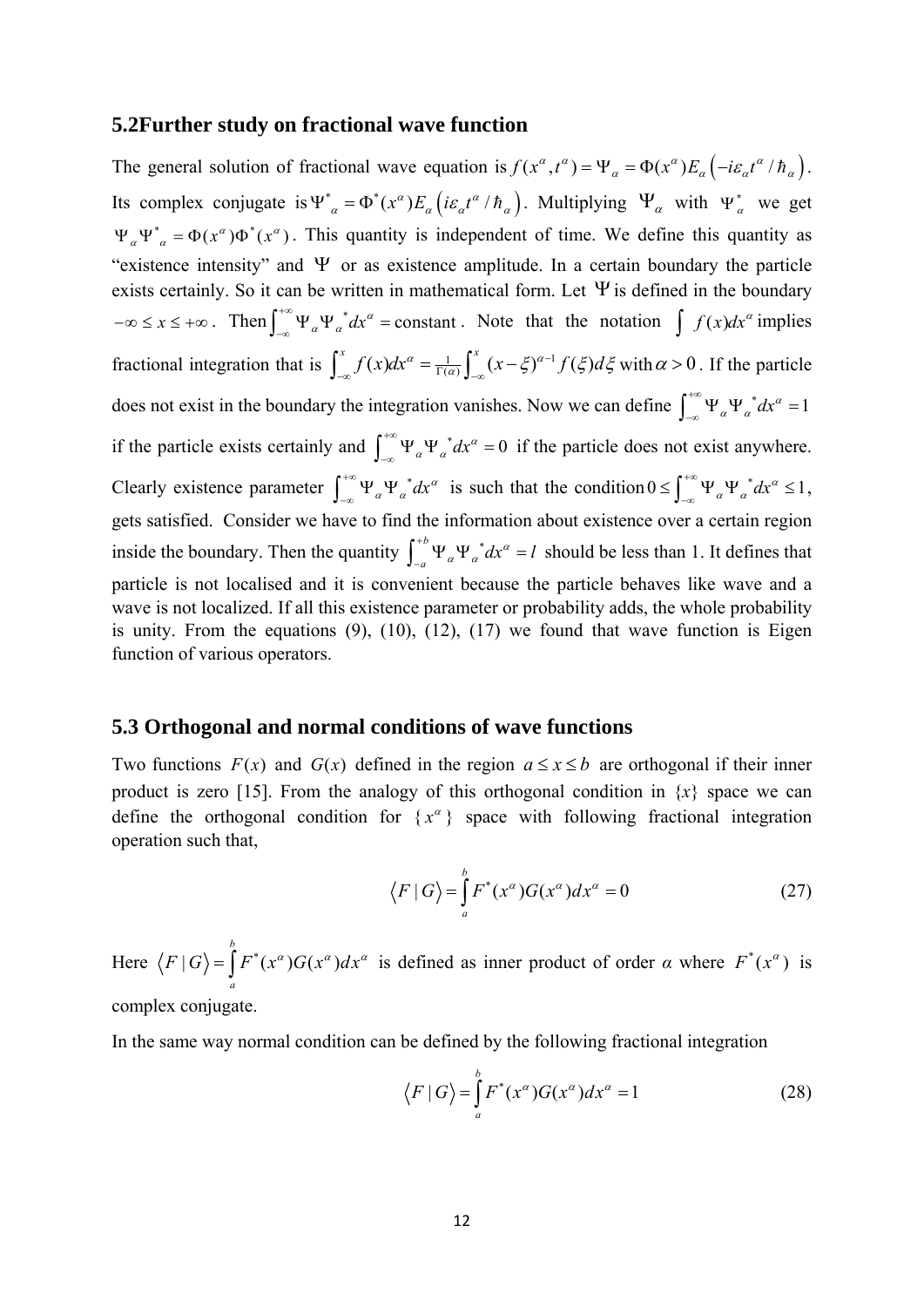The general solution of wave function is  $\Psi_{\alpha} = \sum_{i}^{\infty} c_i \psi_i$ , here  $c_i$  is some constant. Here *i* is dummy index. The complex conjugate of the solution is  $\Psi_{\alpha}^* = \sum_{i=1}^{\infty} c_i^* \psi_i^*$  $\Psi_{\alpha}^{*} = \sum_{j}^{\infty} c_{j}^{*} \psi_{j}^{*}$  the inner product using Dirac's Bracket notation

$$
\langle \Psi_{\alpha} | \Psi_{\alpha} \rangle = \sum_{j}^{\infty} \sum_{i}^{\infty} c_{j}^{*} c_{i} \langle \Psi_{j\alpha}^{*} \Psi_{i\alpha} \rangle
$$
 (29)

From orthogonal and normal condition we have the following

$$
\langle \Psi_{\alpha} | \Psi_{\alpha} \rangle = \sum_{j}^{\infty} \sum_{i}^{\infty} c_{j}^{*} c_{i} \langle \Psi_{j\alpha}^{*} \Psi_{i\alpha} \rangle = 0 \quad \text{if} \quad i \neq j \quad \text{and} \quad \langle \Psi_{\alpha} | \Psi_{\alpha} \rangle = \sum_{j}^{\infty} \sum_{i}^{\infty} c_{j}^{*} c_{i} \langle \Psi_{j\alpha}^{*} \Psi_{i\alpha} \rangle = 1 \quad \text{if}
$$

*i* = *j*. In the similar way  $\langle \psi_{j\alpha} | \psi_{i\alpha} \rangle = 1$  if *i* = *j* .Clearly  $\langle \Psi_{\alpha} | \Psi_{\alpha} \rangle = \sum c_i c_i^* = 1$ *i*  $c_{\alpha} | \Psi_{\alpha} \rangle = \sum c_{i} c_{i}$  $\langle \Psi_{\alpha} | \Psi_{\alpha} \rangle = \sum_{i}^{\infty} c_i c_i^* = 1$ . More precisely it can be written $\langle \Psi_{\alpha} | \Psi_{\alpha} \rangle = \sum |c_i|^2$ | *i*  $\langle \Psi_{\alpha} | \Psi_{\alpha} \rangle = \sum_{i=1}^{\infty} |c_i|^2 = 1$ . Now we can define  $c_i$  as existence

coefficient or probability coefficient.

# **6. Operators and expectation values**

In quantum mechanics all the measureable quantities that cannot be measured directly are measured by expectation values [15]. So in the case of  $\alpha$  order quantum mechanics it needs to define operators for every measurable quantity. For this purpose there must be some rules of choosing operators.

- i) Every operator must be Eigen operator of the wave function.
- ii) Eigen value of the operator defines measurable quantity.
- iii) Expectation value of an operator is the measure of the corresponding operator.

Consider an operator  $\hat{A}_{\alpha}$  operates on a certain function  $\Psi_{i\alpha}$  such that

$$
\hat{A}_{\alpha} \Psi_{i\alpha} = \lambda_i \Psi_{i\alpha} \tag{30}
$$

From the general form of  $\Psi_{\alpha}$ , the equation turns to  $\hat{A}_{\alpha}[\psi_{\alpha}] = \sum_{i}^{\infty} c_i \hat{A}_{\alpha} \psi_{i\alpha} = \sum_{i}^{\infty} \lambda_i c_i \psi_{i\alpha}$  $A_{\alpha}[\psi_{\alpha}] = \sum_{i=1}^{\infty} c_i \hat{A}_{\alpha} \psi_{i\alpha} = \sum_{i=1}^{\infty} \lambda_i c_i \psi_{i\alpha}$ . Thus

<sup>λ</sup>*i* cannot be determined directly. For the correct information of the system we have to find the mean value or expectation value of the system. Expectation value of an operator is defined as

$$
\langle A \rangle = \frac{\int_{-\infty}^{+\infty} \psi_{i\alpha} A_{\alpha} \psi_{i\alpha}^{*} dx^{\alpha}}{\int_{-\infty}^{+\infty} \psi_{i\alpha} \psi_{i\alpha}^{*} dx^{\alpha}}
$$
(31)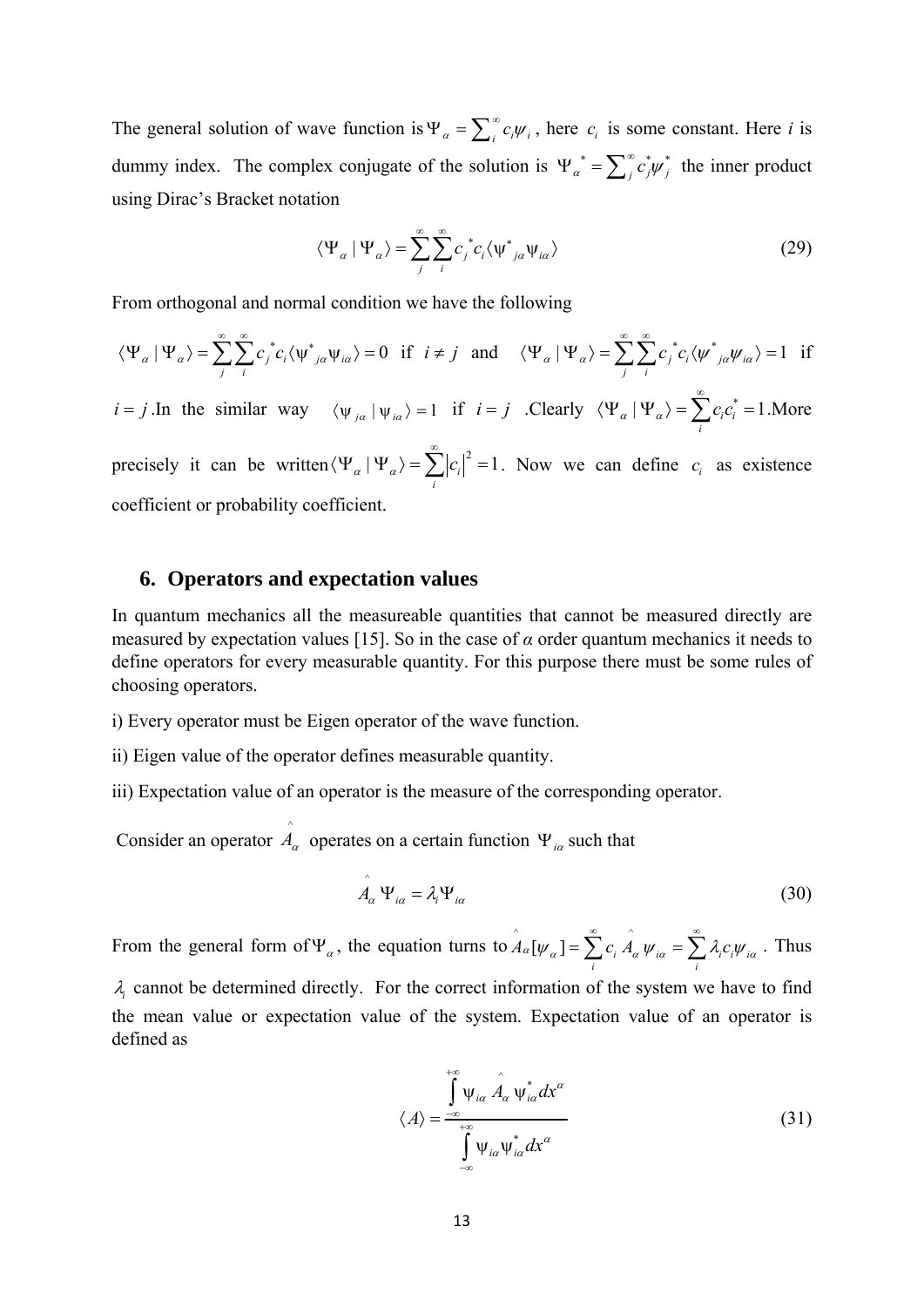For every physical measurable quantity there is corresponding expectation value.

# **7. Simple application-particles in one dimensional infinite potential well**

Consider a particle is bounded by a one dimensional infinite potential well with length  $x = 0$ to  $x = a$  for  $0 \le x \le a$ . The potential is defined here is of the type of  $V = 0$  if  $0 \le x \le a$  and  $V = \infty$  otherwise. Thus the particle is strictly bounded by the potential well in the transformed scale too. So wave function is also zero outside the well. For continuity, the wave function must vanish at the boundaries also i.e.  $\Phi(0) = \Phi(a^{\alpha}) = 0$ . The fractional Schrödinger equation as suggested in equation (19) is

$$
-\frac{\hbar_{\alpha}^{2}}{\left(2\right)^{\alpha}m_{\alpha}}\frac{d^{2\alpha}\Phi(x^{\alpha})}{dx^{2\alpha}}-\left(\varepsilon_{\alpha}-V(x^{\alpha})\right)\Phi(x^{\alpha})=0
$$

In this we take  $V(x^{\alpha})=0$ . Thus the equation is of the form as follows

$$
-\frac{\hbar_{\alpha}^{2}}{(2)^{\alpha}m_{\alpha}}\frac{d^{2\alpha}\Phi(x^{\alpha})}{dx^{2\alpha}}-\varepsilon_{\alpha}\Phi(x^{\alpha})=0
$$

Rearranging we get the following

$$
\frac{d^{2\alpha}\Phi(x^{\alpha})}{dx^{2\alpha}} + \frac{(2)^{\alpha}m_{\alpha}\varepsilon_{\alpha}}{h_{\alpha}^{2}}\Phi(x^{\alpha}) = 0
$$

Let's take

$$
\frac{(2)^{\alpha}m_{\alpha}\varepsilon_{\alpha}}{h_{\alpha}^{2}} = k_{\alpha}^{2}
$$
 (31a)

and the equation is now is following

$$
\frac{d^{2\alpha}\Phi(x^{\alpha})}{dx^{2\alpha}} + k_{\alpha}^{2}\Phi(x^{\alpha}) = 0
$$
\n(32)

This equation has solution as suggested by Ghosh *et al* [11]

$$
\Phi(x^{\alpha}) = AE_{\alpha}(-ik_{\alpha}x^{\alpha}) + BE_{\alpha}(ik_{\alpha}x^{\alpha})
$$
\n(33)

Using boundary condition  $\Phi(0) = \Phi(a^{\alpha}) = 0$ , we get  $A + B = 0$ . Thus the solution (32) is  $\Phi(x^{\alpha}) = B\left(E_{\alpha} \left(-ik_{\alpha}x^{\alpha}\right) - E_{\alpha}\left(ik_{\alpha}x^{\alpha}\right)\right)$ 

Using the definition of fractional sine function [9] we write the following

$$
\Phi(x^{\alpha}) = C \sin_{\alpha} (k_{\alpha} x^{\alpha})
$$
\n(34)

Using boundary condition on equation (34) we get again

$$
\Phi(a^{\alpha}) = C \sin_{\alpha} (k_{\alpha} a^{\alpha}) = \Phi(0) = 0
$$
\n(34a)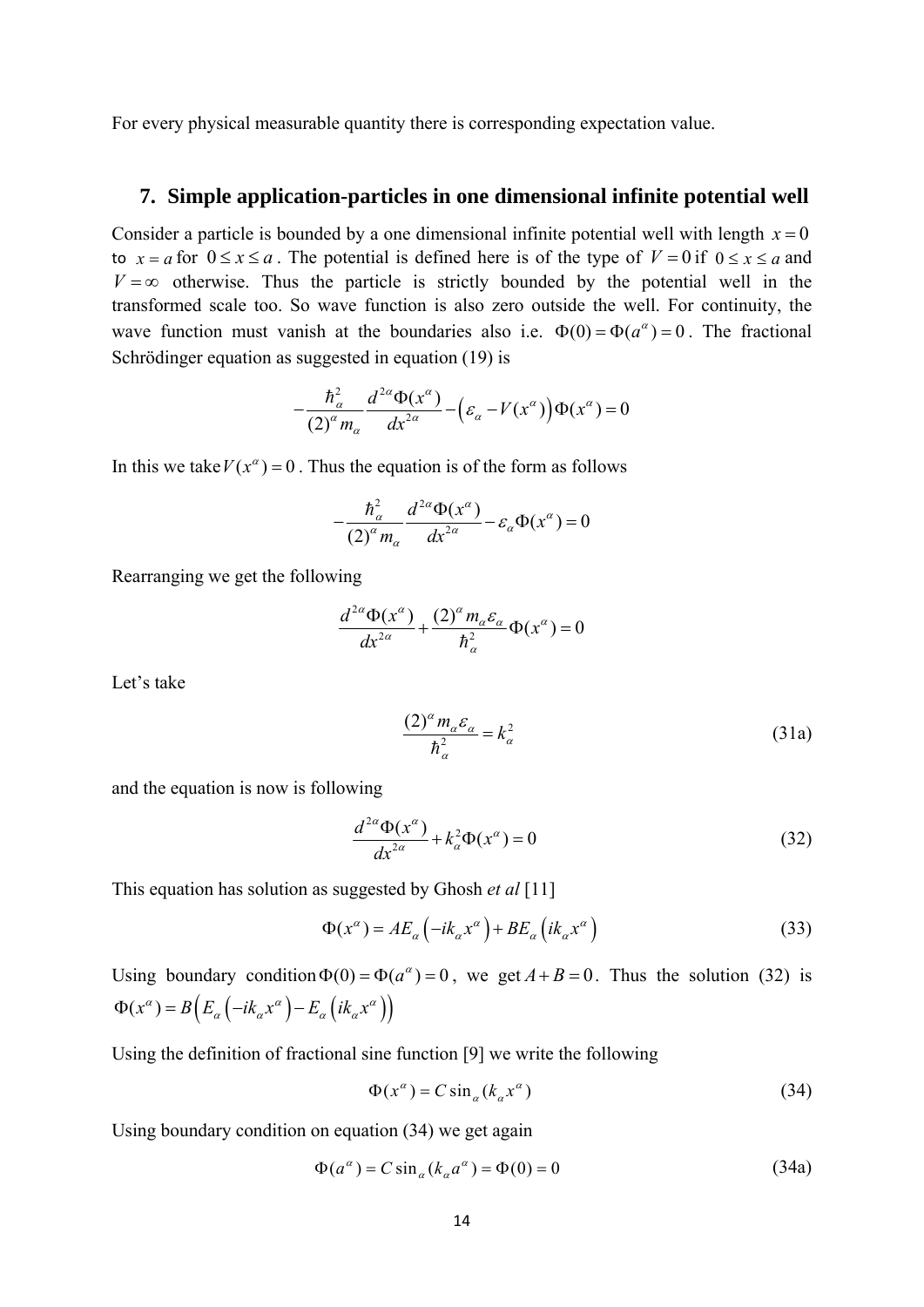As defined by Jumarie [11]  $\sin_{\alpha}(x^{\alpha}) = \sin_{\alpha}((x + M_{\alpha})^{\alpha})$  here we defined  $M_{\alpha}$  as first order zero or first zero crossing [16] for *α*-th ordered sin function. Since  $\sin_{\alpha}(0) = 0$ , therefore

$$
\sin_{\alpha}((M_{\alpha})^{\alpha}) = 0 \tag{34b}
$$

Comparing equations (34a) and  $(34b)\sin_{\alpha}(k_{\alpha}a^{\alpha}) = \sin_{\alpha}( (M_{\alpha})^{\alpha})$ , we get  $ka^{\alpha} = (M_{\alpha})^{\alpha}$ implying

$$
k_{\alpha} = \left(\frac{M_{\alpha}}{a}\right)^{\alpha} \tag{34c}
$$

Using the value of  $k_{\alpha} = \left(\frac{M_{\alpha}}{a}\right)^{\alpha}$  in equation (34) the solution is  $\Phi(x^{\alpha}) = C \sin_{\alpha} \left(\left(\frac{M_{\alpha}}{a}\right)^{\alpha} x^{\alpha}\right)$ 

# **7.1 Normalization of wave function**

The normalization condition for wave function of *α*-th order is

$$
\int_{0}^{a} \Phi_{\alpha} \Phi_{\alpha}^* dx^{\alpha} = 1 \tag{35}
$$

Now  $\Phi(x^{\alpha}) = C \sin_{\alpha} (k_{\alpha} x^{\alpha})$  is real  $\text{so } \Phi_{\alpha} \Phi_{\alpha}^* = |\Phi_{\alpha}|^2$ ; then  $\int_0^b |\Phi_{\alpha}|^2 dx^{\alpha} = 1$ . Here  $\Phi_{\alpha} \Phi_{\alpha}^* = |\Phi_{\alpha}|^2 \text{ is } |\Phi(x^{\alpha})|^2 = C^2 \sin^2_{\alpha}(k_{\alpha}x^{\alpha})$ . Thus the integration is  $C^2 \int_0^a \sin^2_{\alpha}(k_{\alpha}x^{\alpha}) dx^{\alpha} = 1$ . To integrate the equation an identity must be developed. By definition we have following

$$
\cos_{\alpha}\left(2x^{\alpha}\right) = \frac{E_{\alpha}(2ix^{\alpha}) + E_{\alpha}(-2ix^{\alpha})}{2}
$$

Now we have following identities

$$
\cos_{\alpha} (2x^{\alpha}) - 1 = \frac{E_{\alpha} (2ix^{\alpha}) + E_{\alpha} (-2ix^{\alpha})}{2} - 1
$$

$$
\cos_{\alpha} (2x^{\alpha}) - 1 = \frac{E_{\alpha} (2ix^{\alpha}) + E_{\alpha} (-2ix^{\alpha}) - 2}{2}
$$

$$
\cos_{\alpha} (2x^{\alpha}) - 1 = \frac{(E_{\alpha} (ix^{\alpha}))^{2} + (E_{\alpha} (-ix^{\alpha}))^{2} - 2E_{\alpha} (ix^{\alpha})E_{\alpha} (-ix^{\alpha})}{2}
$$

$$
\cos_{\alpha} (2x^{\alpha}) - 1 = \frac{(E_{\alpha} (ix^{\alpha}) - E_{\alpha} (-ix^{\alpha}))^{2}}{2}
$$

By definition we have

$$
\sin_{\alpha}\left(x^{\alpha}\right) = \frac{E_{\alpha}(ix^{\alpha}) - E_{\alpha}(-ix^{\alpha})}{2i} \tag{36}
$$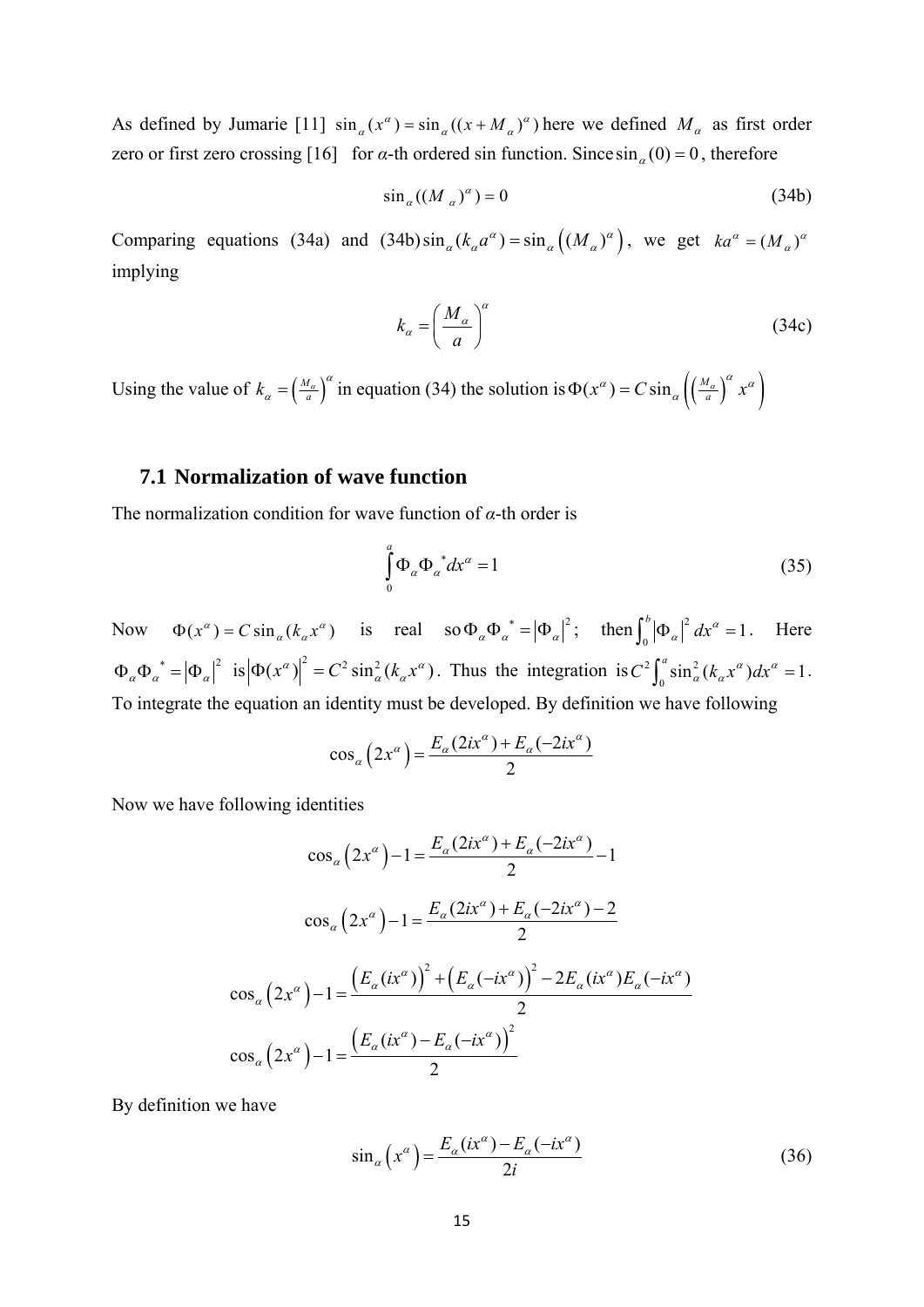So we get the following identity

$$
1 - \cos_{\alpha} \left( 2x^{\alpha} \right) = 2\sin_{\alpha}^{2} \left( x^{\alpha} \right)
$$
 (37)

Using the identity of equation (37), we have following

$$
C^2 \int_0^a \sin_a^2 (k_\alpha x^\alpha) dx^\alpha = 1
$$
  

$$
C^2 \left(\frac{1}{2}\right) \left(\int_0^a \left(1 - \cos_\alpha 2k_\alpha x^\alpha\right) dx^\alpha\right) = 1
$$
  

$$
C^2 \left(\frac{1}{2}\right) \int_0^a dx^\alpha - C^2 \left(\frac{1}{2}\right) \int_0^a \cos_\alpha \left(2k_\alpha x^\alpha\right) dx^\alpha = 1
$$
  

$$
\frac{C^2}{2} \left(\frac{x^\alpha}{\Gamma(1+\alpha)} - \frac{\sin_\alpha (2k_\alpha x^\alpha)}{2k_\alpha}\right)_{x=0}^{x=a} = 1
$$
  

$$
\frac{C^2}{2} \left(\frac{a^\alpha}{\Gamma(1+\alpha)} - \frac{\sin_\alpha (2k_\alpha a^\alpha)}{2}\right) = 1
$$

Also  $\frac{\sin_{\alpha}(2k_{\alpha}a^{\alpha})}{2}$  is zero as suggested by boundary condition. Thus  $\left(\frac{C^2}{2}\right)\left(\frac{a^{\alpha}}{\Gamma(1+\alpha)}\right) = 1$  or  $C = \sqrt{\frac{2\Gamma(1+\alpha)}{a^{\alpha}}}$ . Now the solution is  $\Phi(x^{\alpha}) = \sqrt{\frac{2\Gamma(1+\alpha)}{a^{\alpha}}} \sin_{\alpha} \left( \left(\frac{M_{\alpha}}{a}\right)^{\alpha} x^{\alpha} \right)$  $\Phi(x^{\alpha}) = \sqrt{\frac{2\Gamma(1+\alpha)}{a^{\alpha}}} \sin_{\alpha} \left( \left( \frac{M_{\alpha}}{a} \right)^{\alpha} x^{\alpha} \right)$ . For  $\alpha = 1$  the solution is converted to one dimensional solution for one dimensional Schrödinger equation of infinite potential well.

## **7.2 Graphical representation of wave function**

Graphical presentation of  $\Phi(x^{\alpha}) = \sqrt{\frac{2\Gamma(1+\alpha)}{a^{\alpha}}} \sin_{\alpha}(k_{\alpha}x^{\alpha})$  for different values of the fractional order for  $a = 10$  unit is shown in the figure-1. Before the plot we need to know the values of *M*α for various *α.* We found using Wolfram Mathematica-9 the various approximate values of  $(M_\alpha)$  for 10000 terms of Mittag-Leffler sin function and numerically it can be shown that  $\sin_{\alpha}(x^{\alpha})$  losses periodicity for  $\alpha$  < 1. They are listed below in Table-1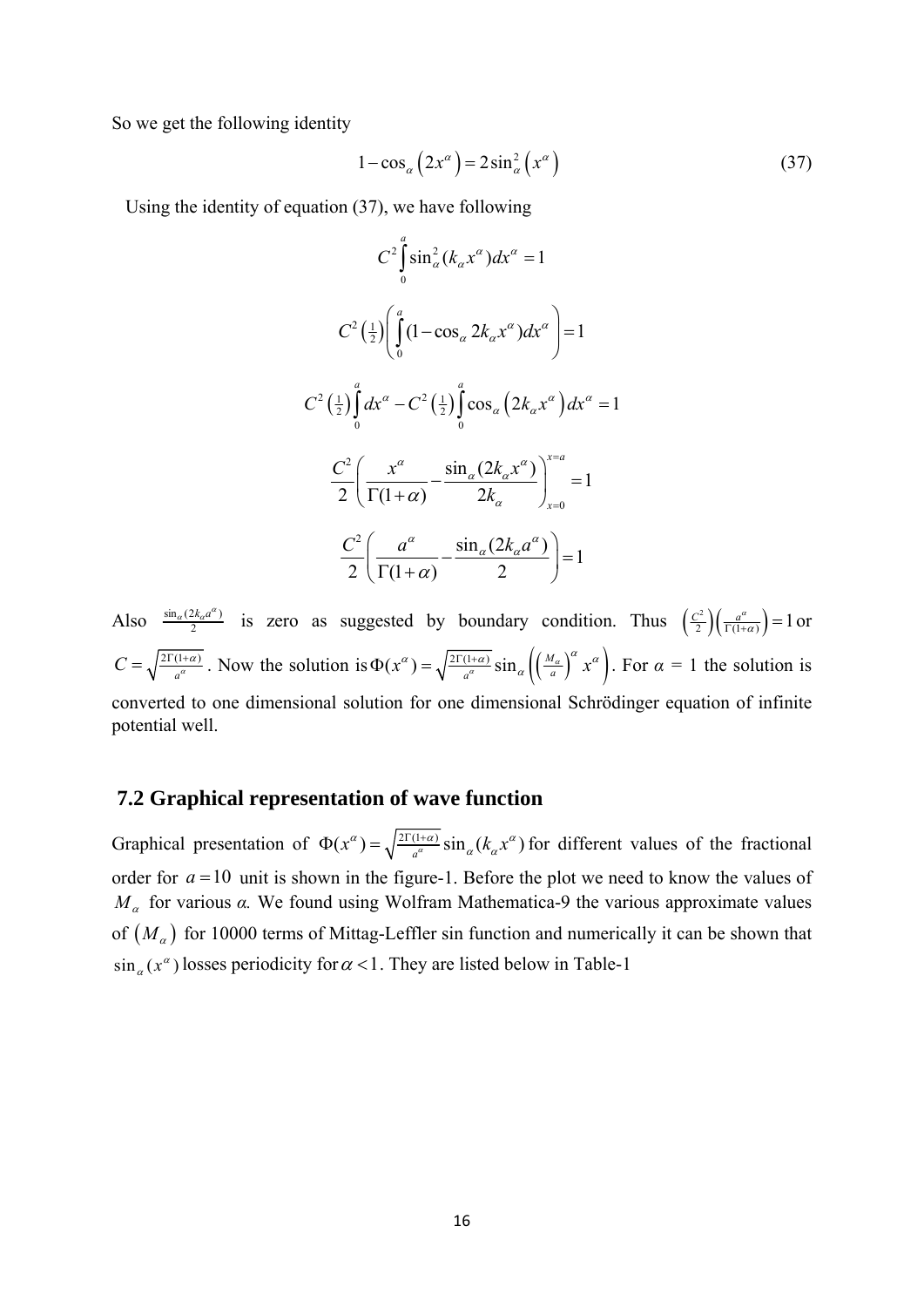| $\alpha$        | ${^{\prime}M}_{\alpha}$ |
|-----------------|-------------------------|
| 0.736           | 3.19590                 |
| 0.75            | 2.96354                 |
| 0.80            | 2.80104                 |
| 0.85            | 2.80556                 |
| 0.90            | 2.87596                 |
| 0.95            | 2.99051                 |
| $\!\!\!\!\!1.0$ | 3.14159                 |

**Table-1:** First zeros of function  $\sin_{\alpha}(x^{\alpha})$  after  $x = 0$  for different  $\alpha$ .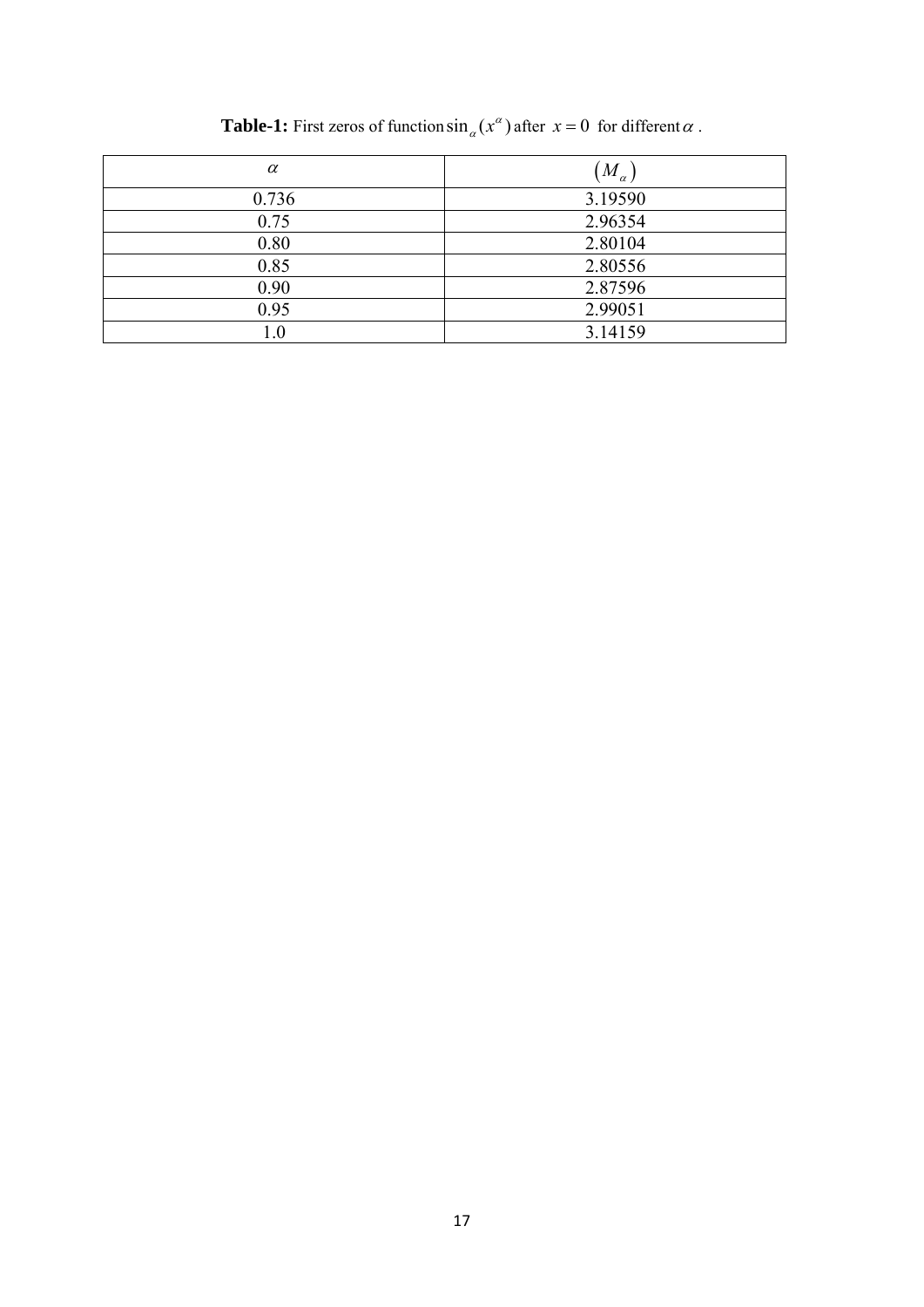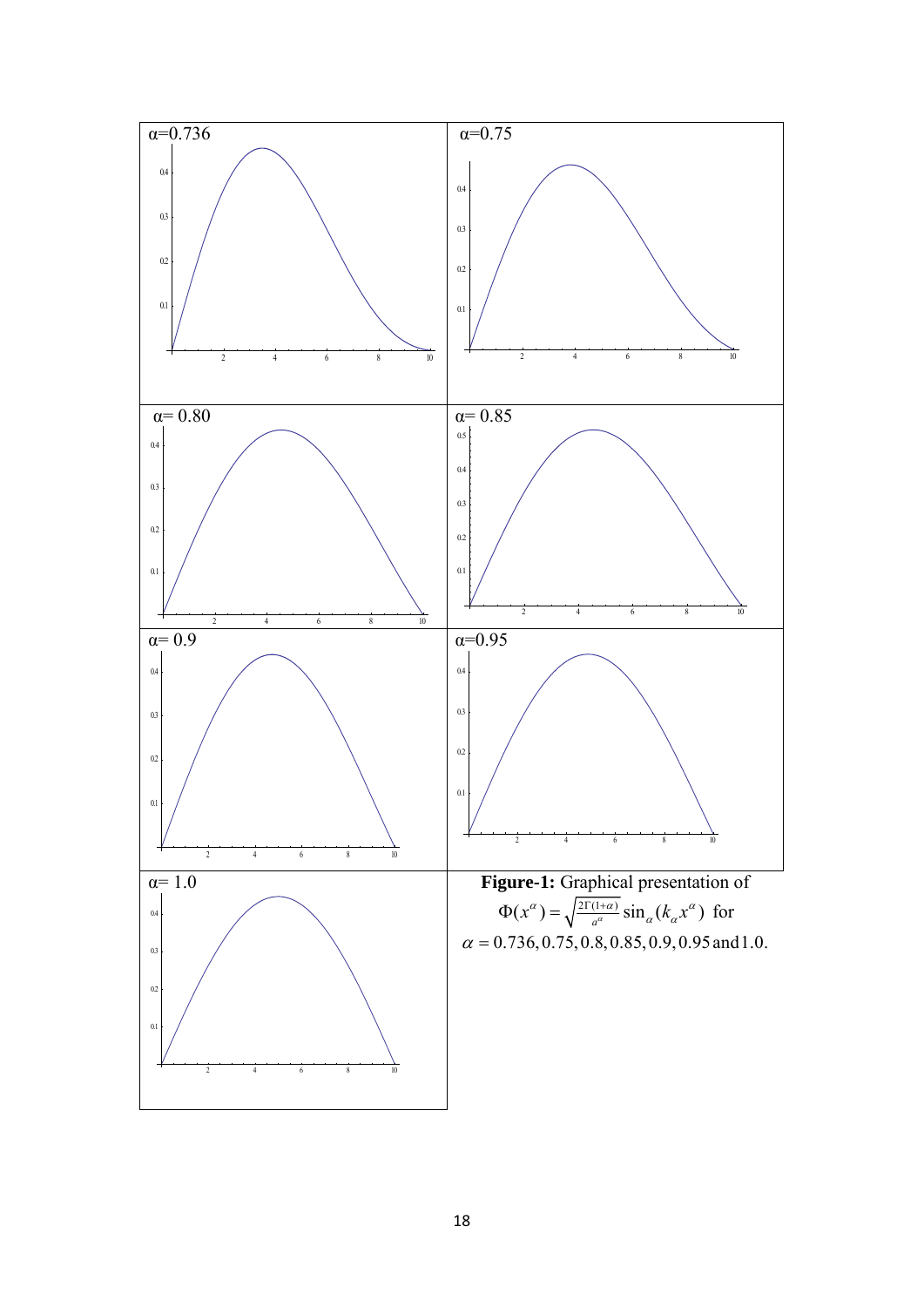The plot is drawn  $\Phi(x^{\alpha}) = \sqrt{\frac{2\Gamma(1+\alpha)}{a^{\alpha}}} \sin_{\alpha}(k_{\alpha}x^{\alpha})$  against *x*. Here the box width is taken as 10 unit that is  $a=10$ . From numerical analysis we found that the quantum boundary conditions are satisfied up to  $\alpha \approx 0.736$  from  $\alpha = 1$ . The plot suggests that the maxima of the wave function shifts to the right with the increase of  $\alpha$  value. More than that the nature of wave function changes with  $\alpha$  value. But at  $\alpha = 1$  the plot is same as suggested by one dimensional Schrödinger potential box problem. At  $\alpha \approx 0.736$ , the curve is not symmetrical and more area covers in the left side than other. Less the  $\alpha$  value means more asymmetrical is the plot. These plots have one zero crossing [16]. This means the quantum number of the system is 1. The system is in ground state. To compare the wave functions for various  $\alpha$ values we have another plot which is given below-(Figure-2)



**Figure-2:** Graphical presentation of  $\Phi(x^\alpha)$  for different values of  $\alpha$  for a=10.

If we choose the box length as 5.7 units, the plot will be as below (Figure-3)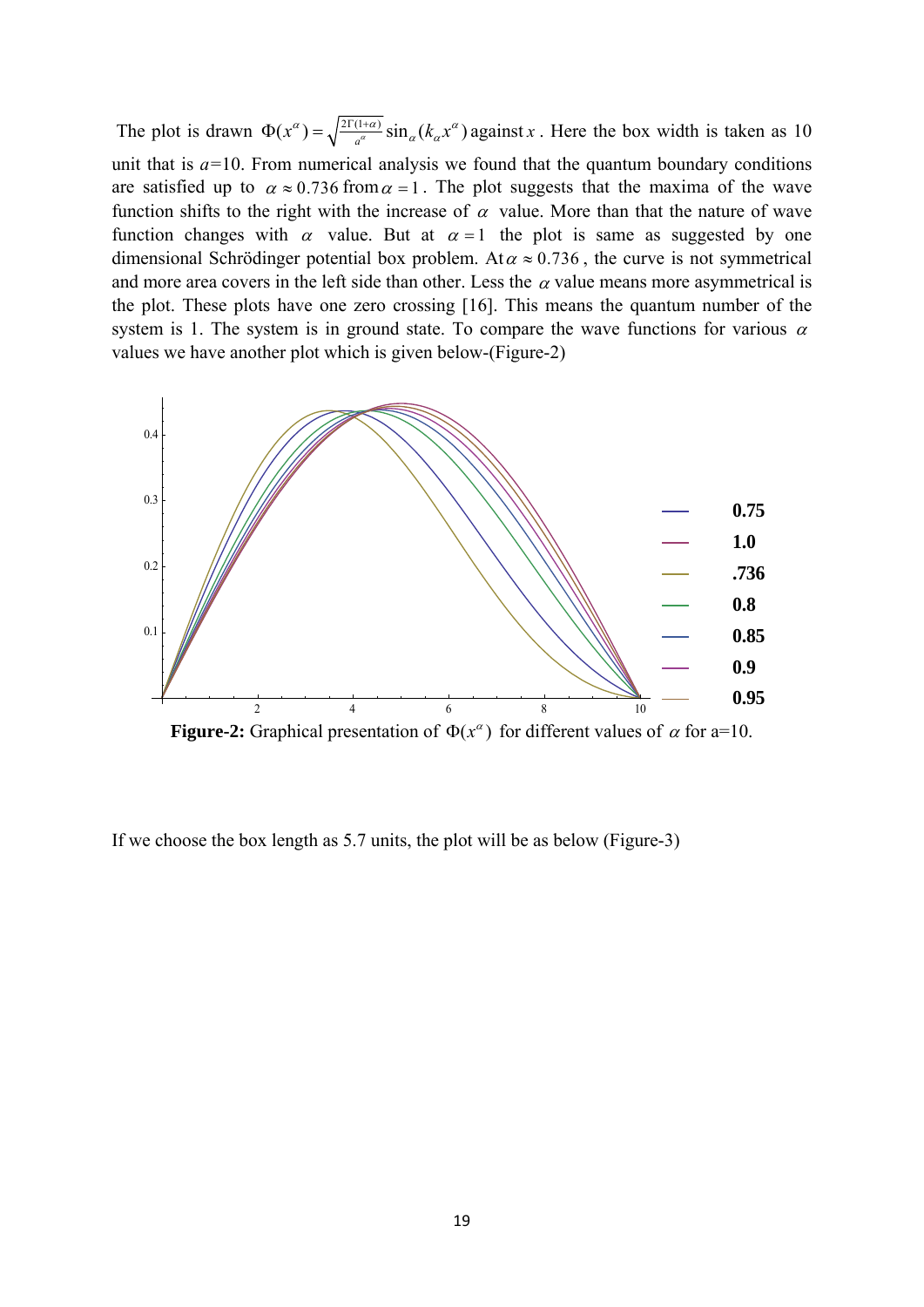

**Figure-3:** Graphical presentation of  $\Phi(x^{\alpha})$  for different values of  $\alpha$  for a=5.7.

# **7.3 Probability density**

As we got wave functions for various values of  $\alpha$ , we can also get probability density  $\rho_{\alpha} = \psi_{\alpha}^* \psi_{\alpha}$ . Probability density plot for various  $\alpha$  is given below



**Figure-4:** Graphical presentation of  $\psi_{\alpha}^* \psi_{\alpha}$  for different values of  $\alpha$  for a=10.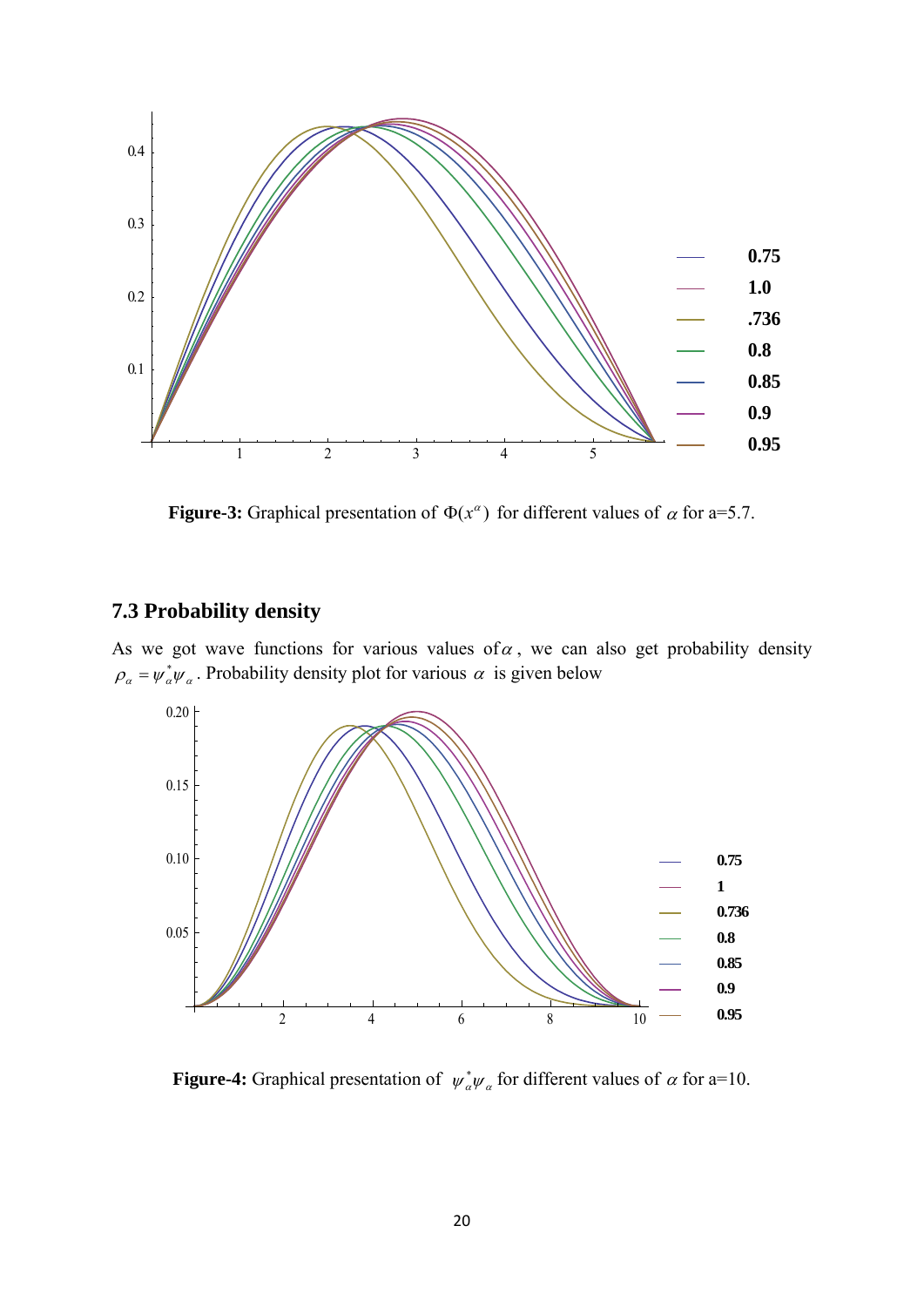## **7.4 Energy calculation**

 $(2^{\alpha} m_{\alpha} \varepsilon_{\alpha})/ \hbar_{\alpha}^{2} = (M_{\alpha}/a)^{2\alpha}$  implying  $\varepsilon_{\alpha} = (\hbar_{\alpha}^{2}/2^{\alpha} m_{\alpha})(M_{\alpha}/a)^{2\alpha}$ . For  $\alpha = 1$  the energy is Now we can calculate energy of the particle. Using equations (31a) and (34c) that is  $\varepsilon_1 = (\hbar^2 / 2m)(\pi / a)^2$ . This is the energy for first quantum state as described in quantum mechanics.

# **8.0 Conclusions**

Using fractional derivative of Jumarie type we found that quantum mechanics in fractional region i.e.  $0.736 < \alpha \leq 1$  region quantum behaviour of the particle changes dramatically. In holds. For  $\alpha = 1$  all the equations are normal classical the Schrödinger equation in normal space. We this region equation of continuity is successfully maintained and the stationary condition also studied particle in a box problem and found that the wave equation in fractional sense also meets the condition. Further the wave function is not symmetric till  $\alpha = 1$ . For  $0.736 < \alpha < 1$  the peak of wave function is left sided i.e. the peak is on the left side of the middle point of the box. The existence amplitude i.e. wave function has higher amplitude for higher  $\alpha$  and it is maximum when  $\alpha = 1$ . Thus the wave function or existence amplitude is  $\alpha$  dependent. We need further study on the fractional Quantum mechanics of  $\alpha < 0.736$  to understand the internal behaviour of the quantum states.

# **9.0 Reference**

[1] S. Das. Functional Fractional Calculus  $2<sup>nd</sup>$  Edition, Springer-Verlag 2011.

[2] S. Zhang and H. Q. Zhang, Fractional sub-equation method and its applications to nonlinear fractional PDEs, Phys. Lett. A, 375. 2011. 1069

[3] J. F. Alzaidy. The fractional sub–equation method and exact analytical solutions for some non-linear fractional PDEs. American Jounal of Mathematical Analysis. 2013.1(1) 14-19.

[4] H. Jafari and S. Momani, Solving fractional diffusion and wave equations by modified homotopy perturbation method, Phys. Lett. 2007 **A 370**. 388–396

[5] K.S Miller and B Ross. An Introduction to the Fractional Calculus and fractional Differential Equations.John Wiley & Sons, New York, NY, USA; 1993

- [6] I. Podlubny. Fractional Differential Equations, Mathematics in Science and Engineering, Academic Press, San Diego, Calif, USA. 1999;198.
- [7] K. Diethelm. The analysis of Fractional Differential equations. Springer-Verlag, 2010.
- [8] A. Kilbas , H. M. Srivastava, J.J. Trujillo. Theory and Applications of Fractional Differential Equations. North-Holland Mathematics Studies, Elsevier Science, Amsterdam, the Netherlands, 204. 2006

[9] G. Jumarie. Modified Riemann-Liouville derivative and fractional Taylor series of non-differentiable functions Further results, Computers and Mathematics with Applications, 2006. (51), 1367-1376.

[10] G. M. Mittag-Leffler. Sur la nouvelle function  $E_{\alpha}(x)$ , C. R. Acad. Sci. Paris, (Ser. II) 137, 554-558 (1903).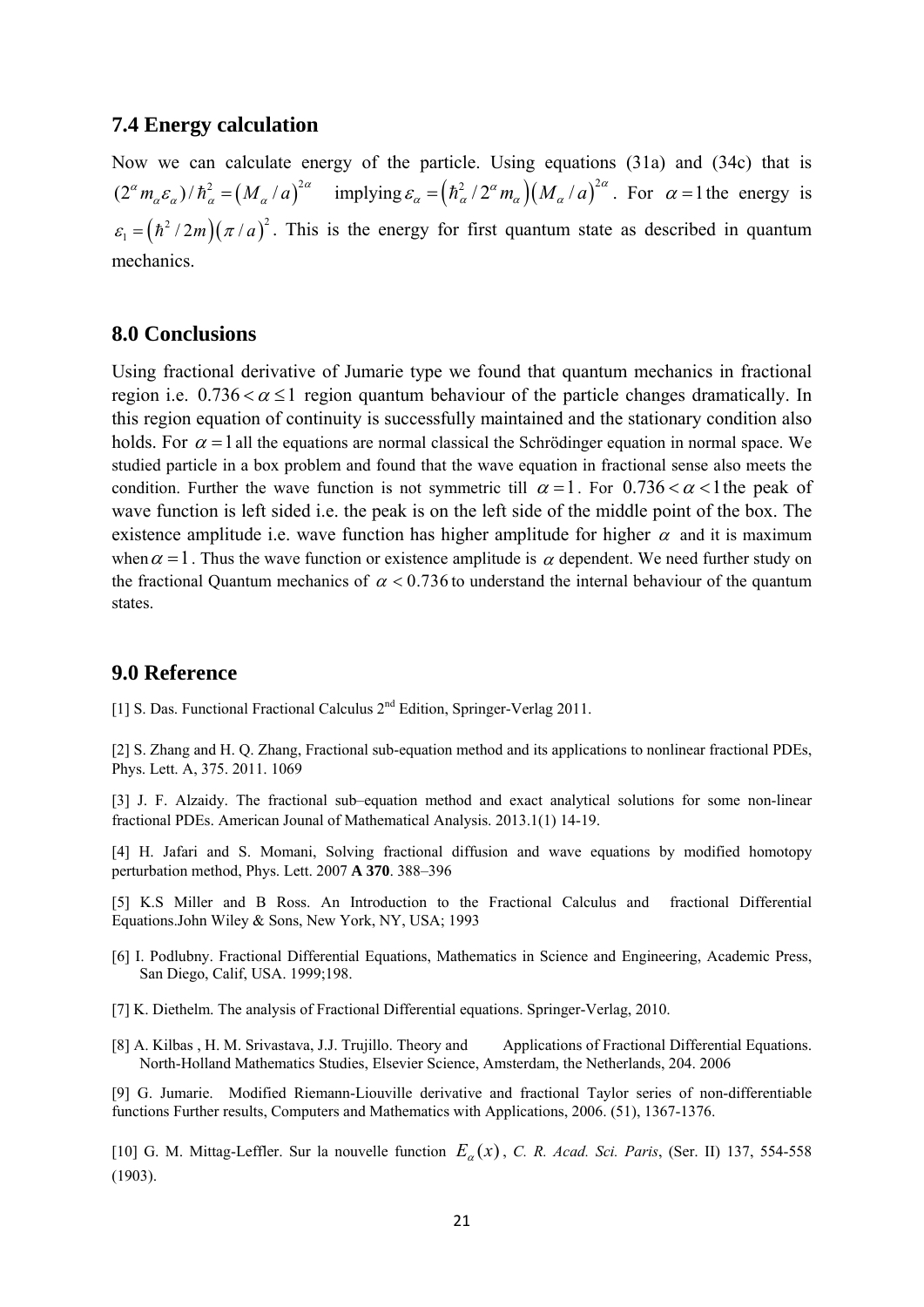[11] U. Ghosh, S. Sengupta, S. Sarkar and S. Das. Analytic solution of linear fractional differential equation with Jumarie derivative in term of Mittag-Leffler function. American Journal of Mathematical Analysis. 2015; 3(2). 32-38

[12] U. Ghosh, S. Sarkar and S. Das. Solutions of Linear Fractional non-Homogeneous Differential Equations with Jumarie Fractional Derivative and Evaluation of Particular Integrals. American Journal of Mathematical Analysis. 2015; American Journal of Mathematical Analysis, 2015, Vol.3, No.3, pp 54-64

[13] D.P. Ray-Chaudhuri. Advanced Acoustics . The new Book Stall. 2001.

[14] J. L. Powell and B. Crasemann, Quantum Mechanics, Addison-Wesley, 1965.

[15] G. B. Arfken, H. J. Weber and F. E. Harris, Mathematical Methods for Physicist. Academic press. Seventh edition. 2012.

[16] D. J. Griffiths, Introduction to Quantum Mechanics, Pearson Education,Inc. , second edition ,ninth impression, 2011

[17]G. Jumarie. An approach to differential geometry of fractional order via modified Riemann-Liouville derivative. Acta Mathematica SINICA. 2012 . 28(9).1741-1768.

[18] S Das. Mechanism of wave dissipation via Memory Integral vis-a-vis Fractional derivative, International Journal of Mathematics & Computation Vol-19, Issue-2, 2013, pp732-83.

[19] U Ghosh, S Sarkar, S Das. Fractional Weierstrass Function by Application of Jumarie Fractional Trigonometric Functions and its Analysis, Advances in Pure Mathematics, 2015, 5, pp 717-732.

[20] U Ghosh , S Sarkar , S Das. Solution of System of Linear Fractional Differential Equations with Modified Derivative of Jumarie Type, American Journal of Mathematical Analysis, 2015, Vol. 3, No.3, pp72-84.

[21] G. Jumarie. On the derivative chain-rules in fractional calculus via fractional difference and their application to systems modelling . Cent. Eur. J. Phys.  $\cdot$  2013  $\cdot$  11(6)  $\cdot$  617-63.

[22] L. Nottale, Fractal Space Time in Microphysics, World Scientific, Singapore, 1993.

[23] Abhay Parvate, A D Gangal, Calculus on Fractal Subset of Real-Line-I: Formulation, Fractals, Vol 17, No. 1, (2009), 53-81.

 [24] Abhay Parvate, A D Gangal, Fractal Differential Equations and Fractal-time dynamical systems, Pramana-Journal of Physics, Vol. 64, No. 3, pp. 389-409, 2005.

[25] G. Jumarie. Modified Riemann-Liouville derivative and fractional Taylor series of non-differentiable functions Further results, Computers and Mathematics with Applications, 2006. (51), 1367-1376.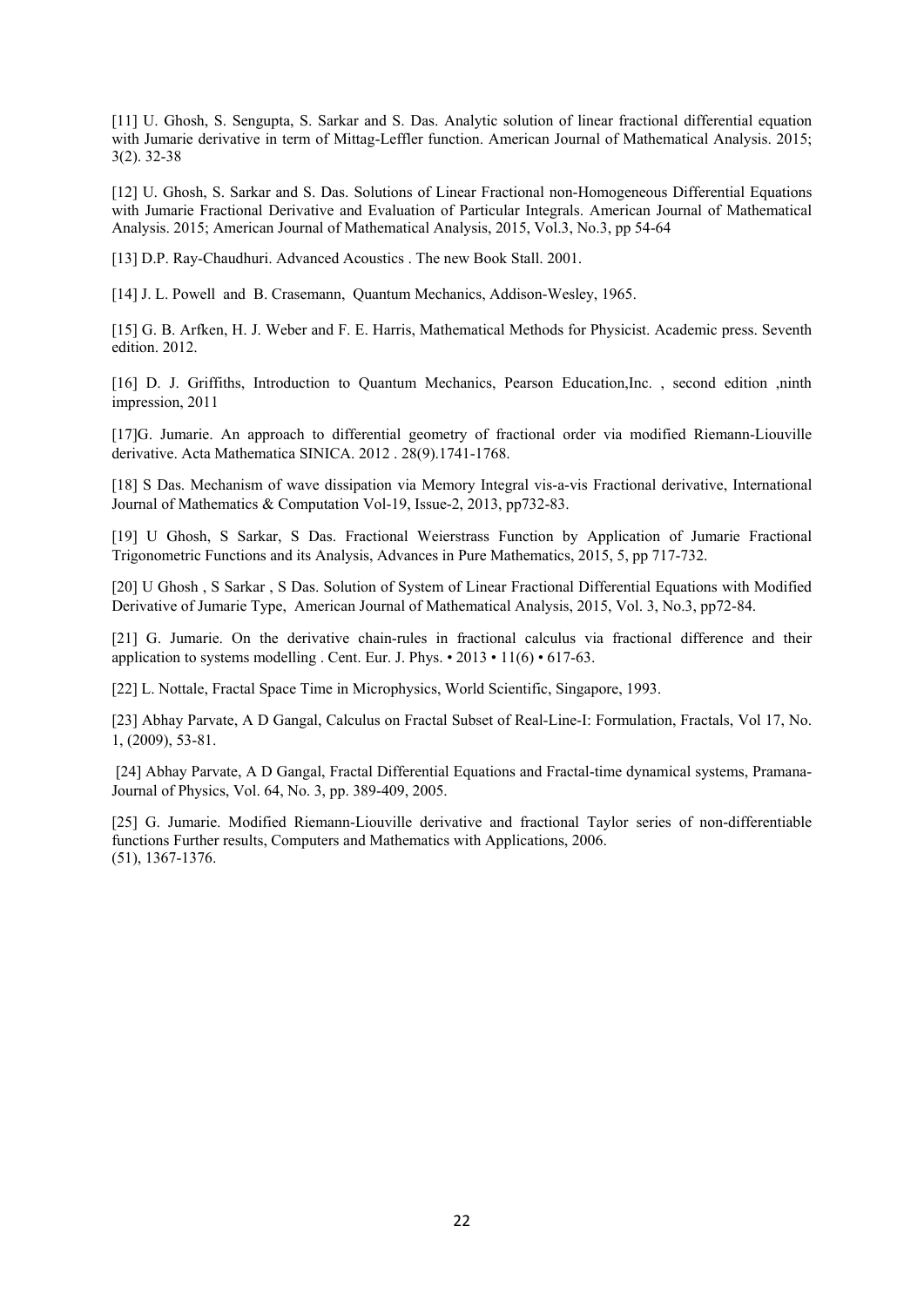# **Appendix**

## **1. Fractional mass**

Fractional mass  $m_\alpha$  may be defined as  $m_\alpha = \rho \int dx^\alpha$ , where  $\rho$  is fractional linear mass density in one dimension. We have considered that the density of mass is same as it is in the case  $\alpha = 1$ .

### **2.Fractional velocity**

The change of fractional displacement  $dx^a$  $\rightarrow$ per unit change in fractional time  $dt^{\alpha}$  is the fractional velocity i.e.  $v_{\alpha} = \frac{d^{\alpha}x}{dx^{\alpha}}$ *dt* α  $\alpha$   $\alpha$  $\rightarrow$  $\rightarrow$ <br> $v_{\alpha} =$ 

### **3. Fractional wave length**

 Fractional wave length can be demonstrated by a plot (Figure: A-1) of a fractional wave of the order  $\alpha = 0.8$ 



**Figure A1:** Showing fractional wave-length

The wave length is the distance *AB* . That is the distance covered by a fractional wave in a full fractional cycle. Fractional wave length is not a fixed quantity. It changes with the evolution of fractional time.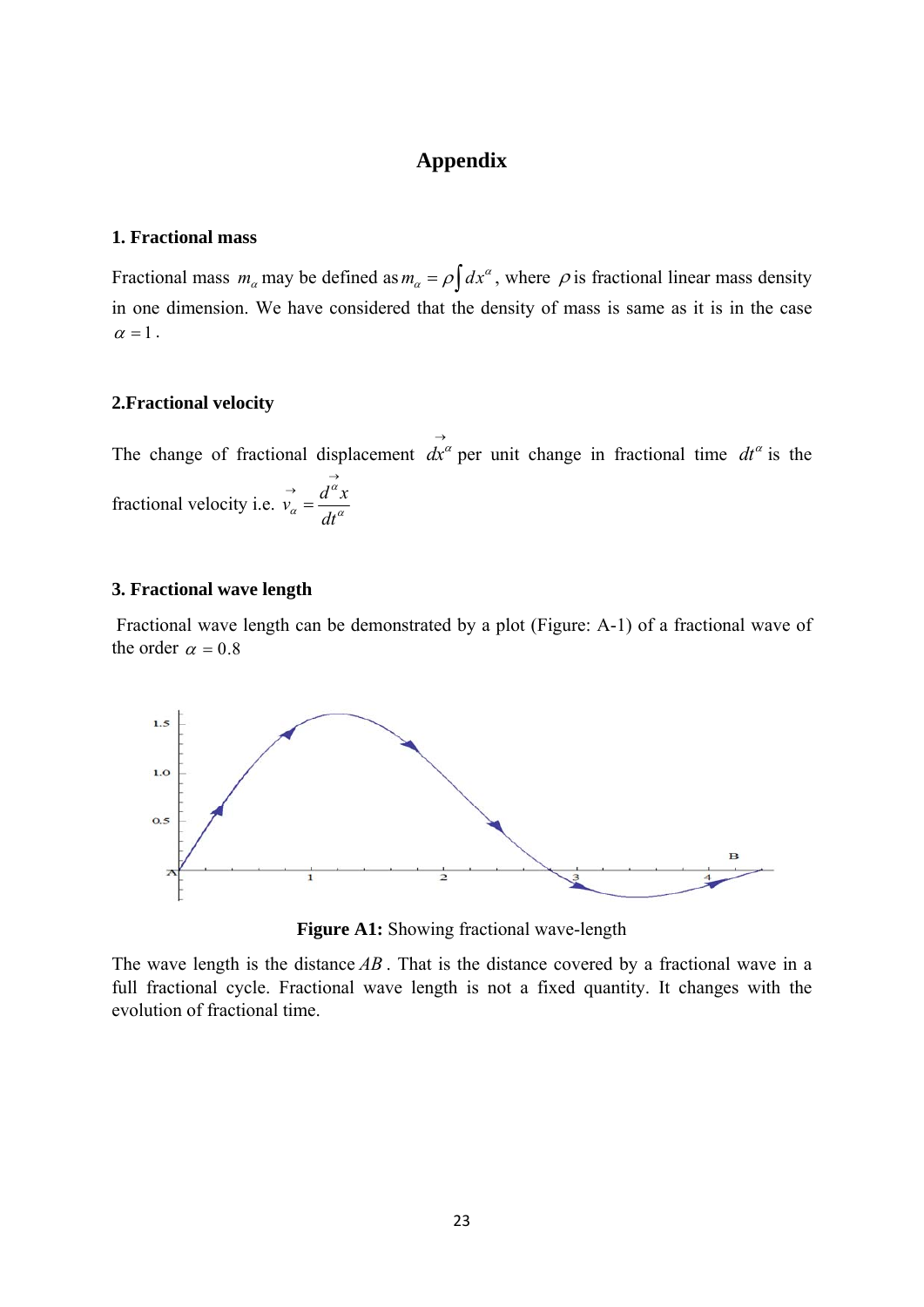#### **4. Fractional Time period**

The time taken  $N_a$  to a wave to cover the distance AB is the fractional time period. We should take care that this is first order time period. As wavelength changes, the time period also changes with the wave propagation. But we assume that

 $\lambda_{\alpha} = v_{\alpha} N_{\alpha}$ 

#### **5. Fractional angular frequency**



**Figure A2:** Showing concept of fractional angular frequency

The above plot is the Polar plot of the fractional wave of the order  $\alpha = 0.8$ . In this polar plot we can easily see that the wave is returned to the same point after completing a fractional cycle i.e. in its origin. By polar plot we can say that the angle traversed in a full fractional cycle is  $2\pi$ . Thus fractional angular frequency can be assigned as

$$
\omega_{\alpha} = \frac{2\pi}{N_{\alpha}}
$$

From this we can see that the product of fractional angular momentum and fractional time period  $N_a$  is always  $2\pi$  though both are varying.

#### **6. Fractional wave constant (or vector in 3Dimension)**

From the analysis of fractional wave of equation (8) if  $k_a x^a - \omega_a t^a = 0$  that is phase part of the wave is zero, we can get  $k_{\alpha} = \omega_{\alpha} (t^{\alpha}/x^{\alpha}) = \omega_{\alpha}/v_{\alpha}$  as  $x^{\alpha}/t^{\alpha} = v_{\alpha}$  is fractional velocity. Now  $k_{\alpha} = (\omega_{\alpha}/v_{\alpha}) = 2\pi/(v_{\alpha}N_{\alpha})$ , using appendix (5). Now using appendix (4) we have  $k_{\alpha} = 2\pi / \lambda_{\alpha}$ 

#### **7. Fractional reduced Plank constant**

In this paper we have introduced fractional Plank constant  $\hbar_a$  as a basic constant for  $\alpha$ ordered fractional system. For the limiting condition of  $\alpha$  this constant is of the form of reduced Plank constant  $\hbar$ .